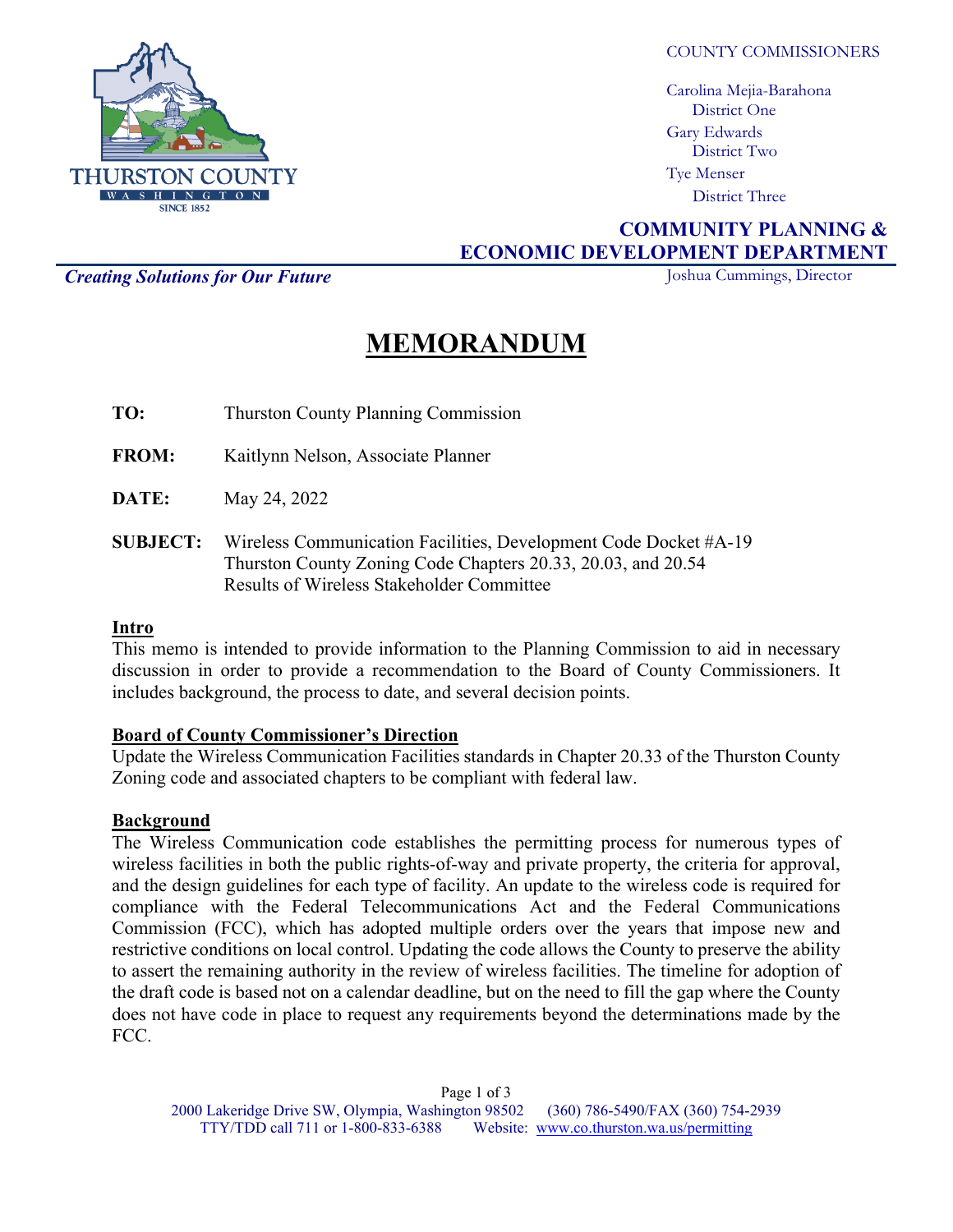Wireless Code Update Development Code Docket #A1 5/24/2022

Staff have worked closely with consultants Ken Fellman and Colleen McCroskey, with Kissinger & Fellman Law Firm, who was hired by the County Prosecuting Attorney's office. Kissinger & Fellman Law Firm are telecommunication experts and have extensive experience in updating wireless code, as well as actively participating in the ongoing legal updates by the FCC. The draft code is a complete rewrite, with elements of the existing County wireless code considered where applicable, as well as examples of other local codes from cities like Tumwater and Anacortes. This item has been officially docketed since 2014 at the direction of the BoCC.

# **Process to Date**

An update to the County's Wireless Communication Facilities (WCFs) code provisions are underway. This item is #A-19 on the Development Code Docket. Several work sessions were held with the Planning Commission on the code update pertaining to Wireless Communication Facilities, prior to an open public hearing held on June 2<sup>nd</sup>, 2021. Public comments led Planning Commission to make a request to the Board of County Commissioners (BoCC) to establish a Stakeholder Committee in order to receive further input from interested individuals.

The BoCC directed the Planning Commission to determine who to invite to the stakeholder committee. Staff then worked with the committee to discuss concerns and determine suggested changes. The participants included community members Josh Stottlemyer, Christy White, Dorothy Lyons, and Sam Milham; wireless representatives (and State residents) Kim Allen (Verizon Wireless) and Meridee Pabst (AT&T); and Planning Commissioners Jim Simmons and Kevin Pestinger. Thurston County legal consultants Ken Fellman and Colleen McCroskey were also in attendance to aid staff in answering technical questions. The Stakeholder Committee met on October  $19<sup>th</sup>$ , November  $10<sup>th</sup>$ , and December  $8<sup>th</sup>$  of 2021.

Many items discussed during the stakeholder meetings have the potential to put the County at legal risk. A document was produced by several community member participants, labeled Appendix\_Citizens Wireless Supplemental Information, which was provided to the Planning Commission.

# **Zoning Considerations**

There were three zoning designations that were discussed during the stakeholder committee meetings, which were Long-Term Forestry (LTF), Highway Commercial (HC), and Public Parks (PP) zoning districts. It was requested by the wireless representatives to be considered in the draft.

1) Long-Term Forestry (LTF)

Table 1 of Thurston County Code Chapter 20.54, Special Use, does not list LTF as a zone where WCFs are an allowed use. However, TCC Chapter 20.33.080(4)(e), identifies Long-Term Forestry as an area where spacing requirements may be reduced under certain conditions. This could have intended WCFs as an allowed use in LTF, even though the Special Use table does not reflect that.

Wireless representatives request allowing WCFs in this zone because there is generally more space away from other uses. Community members request either prohibiting or identifying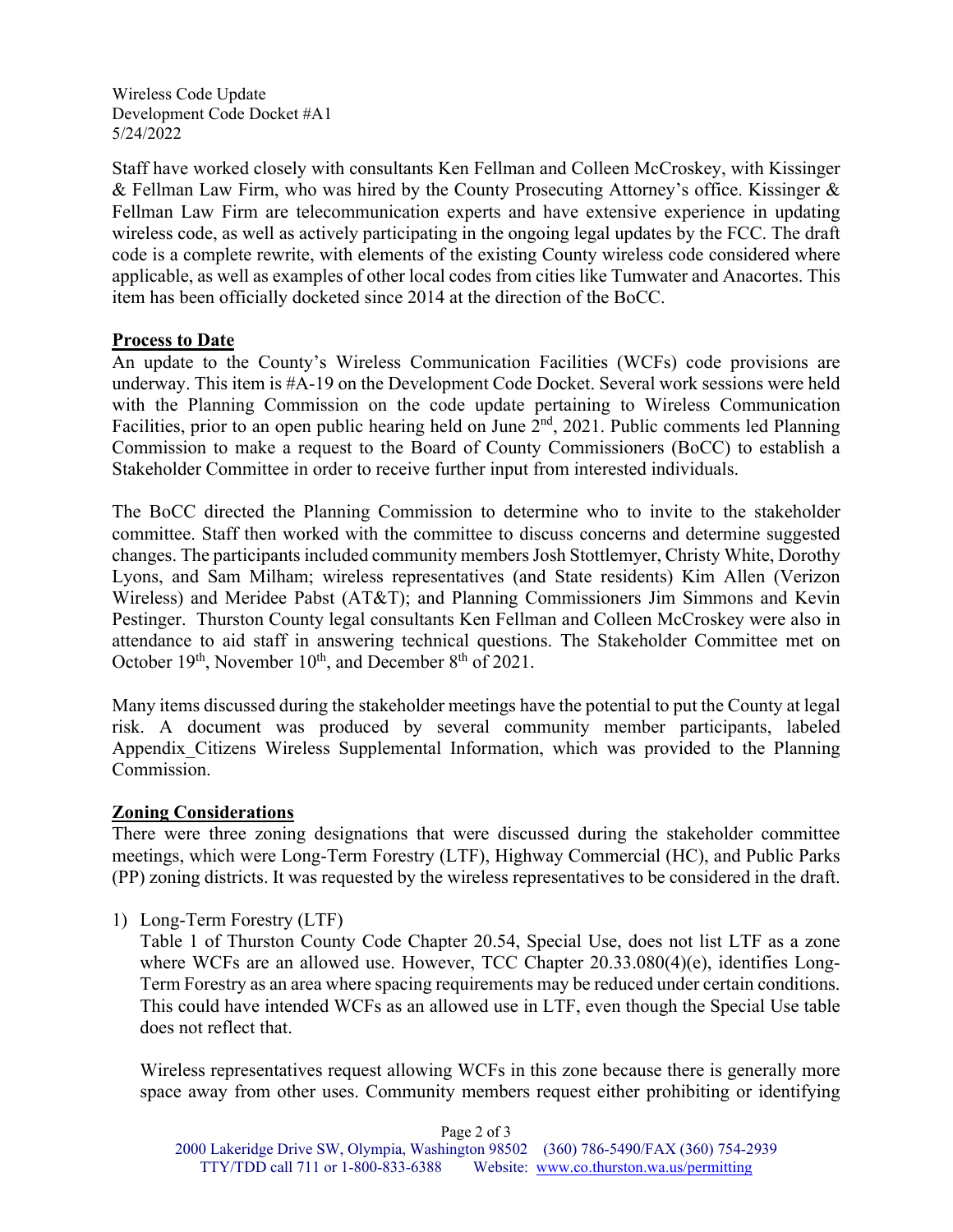Wireless Code Update Development Code Docket #A1 5/24/2022

> LTF as a lower priority zone to protect natural spaces. The LTF zone is primarily intended to maintain forest practices.

Planning Commission Recommendation Options:

- A) Allow WCFs in the Long-Term Forestry zone.
- B) No Change.
- C) Other proposals.
- 2) Highway Commercial (HC)

Table 1 of TCC Chapter 20.54 does not list HC as a zone where WCFs are an allowed use. Representatives of the wireless providers who participated in the Stakeholder Committee requested considering allowing WCFs in this zone. Community representatives of the Stakeholder Committee did not object. The HC zone is primarily intended to provide services needed by the traveling public.

Planning Commission Recommendation Options

- A) Allow WCFs in the Highway Commercial zone.
- B) No Change.
- C) Other proposals.
- 3) Public Parks, Trails, and Preserves District (PP)

Table 1 of TCC Chapter 20.54 does not list PP as a zone where WCFs are an allowed use. Representatives of the wireless providers who participated in the Stakeholder Committee requested considering allowing WCFs in this zone. Similar to LTF, there is generally more open space. Community representatives of the Stakeholder Committee request either prohibiting or identifying PP as a lower priority zone to preserve the public space. Any land owned by the County would still need an agreement to lease the land, regardless of WCFs being an allowed use there.

Planning Commission Recommendation Options

- A) Allow WCFs in the Public Parks, Trails, and Preserves District.
- B) No Change.
- C) Other proposals.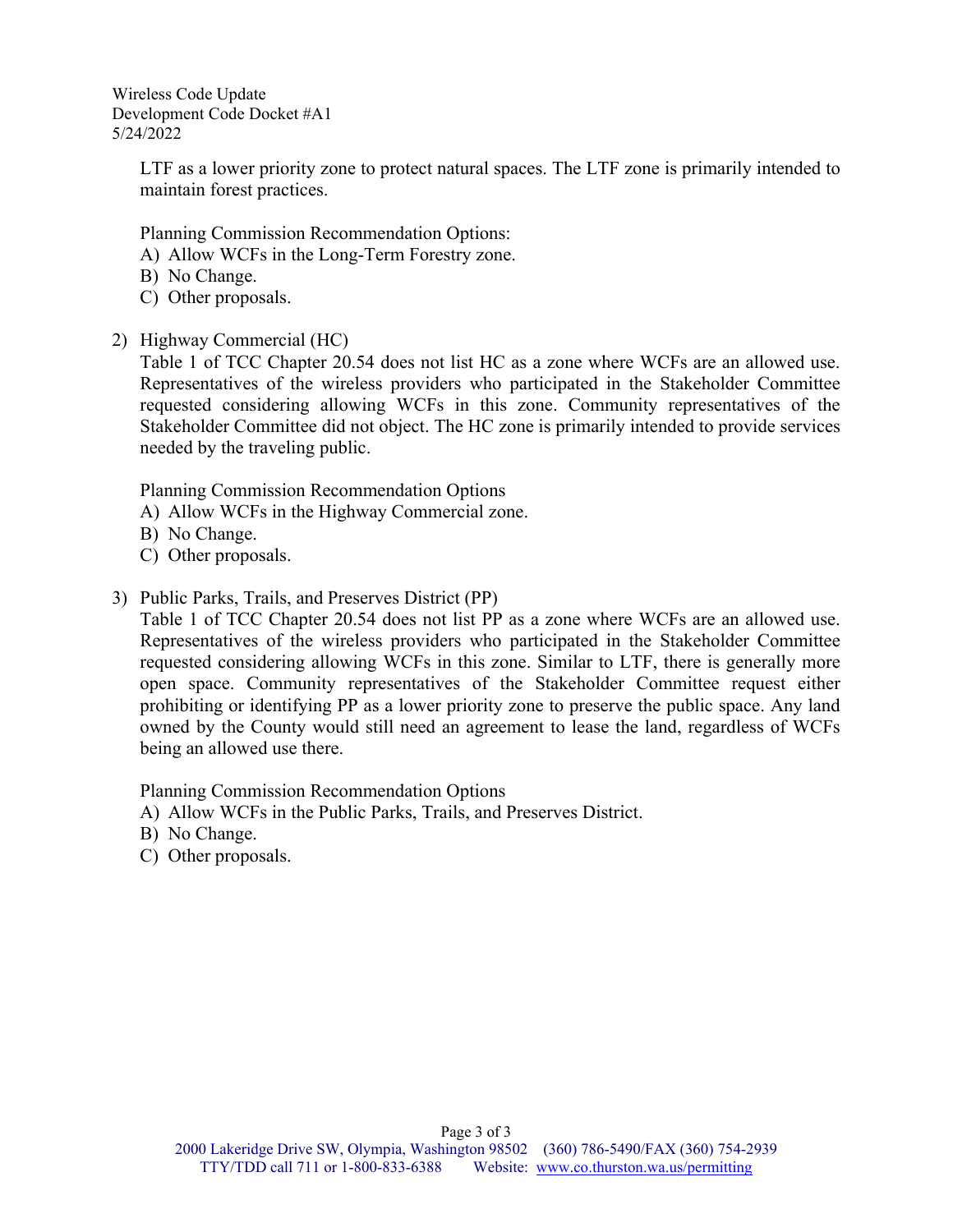# Thurston County Community Planning and Economic Department Community Planning Division THURSTON COUNTY PLANNING COMMISSION DRAFT **WIRELESS UPDATE Chapters 20.33, 20.03, and 22.54 Chapter: 20.03 (Attachment A) 20.54 (Attachment B) 20.33 (Attachment C) –Replacement**  Deleted Text: Strikethrough Proposed Changes: Underlined Staff Comments: *Italics* Unaffected Omitted Text **… Commented [KN1]:** This is an iterative draft and updates will be provided at following work sessions. Updates between drafts will be shown in tracked changes.

*These proposed code amendments are associated with the Wireless code update. A repeal and replace to the existing Wireless Communication Facilities and Antenna Support Structures (20.33) will also result in an update to Definitions (TCC 20.03) and to Special Use\* (TCC 20.54).* 

**Commented [KN2]:** Repealed strikethrough of current Chapter 20.33 no longer included, at PC request.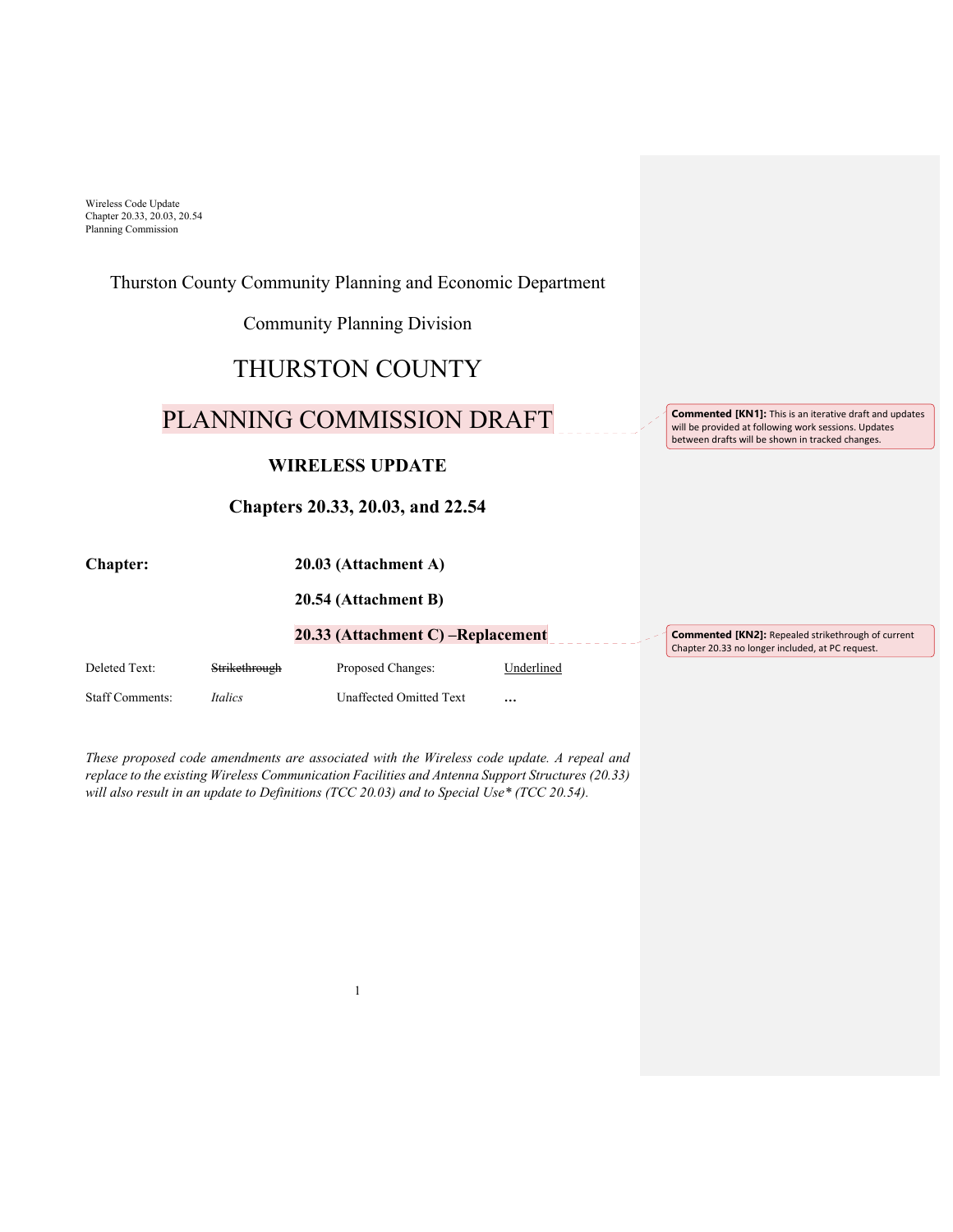# **Attachment A – Thurston County Zoning Ordinance (Title 20)**

*Chapter 20.03 TCC has proposed amendments to include new and updated definitions relevant to the repeal and replace of Chapter 20.33 TCC.*

# **Chapter 20.03 – STRUCTURE, INTERPRETATION AND DEFINITIONS**

**…** 

# **20.03.040 - DEFINITIONS.**

The following definitions shall be used in the interpretation and administration of this title. The definition of various terms as presented in this section does not necessarily represent the same definitions as may be found for the same terms in other chapters of the Thurston County Code.

\_\_\_\_\_\_\_\_\_\_\_\_\_\_\_\_\_\_\_\_\_\_\_\_\_\_\_\_\_\_\_\_

3.7 "Alternative Support Structure" or "Concealed Support Structure" means facilities designed to incorporate the surrounding community's environs while minimizing aesthetic impacts, and with respect to "concealed" further means that the facility is designed to look like something other than a WCF, consistent with the definition of Concealment herein. Examples include, but are not limited to, steeples, tree designs, windmills, water towers, flagpoles, light poles, or chimneys. A stand-alone pole housing small wireless facilities, that incorporates camouflage or concealed design features to shield small wireless facilities from view, is considered an alternative or concealed support structure for purposes of this Code.

3.7 Antenna, WCF. "WCF antenna" means any exterior apparatus designed for telephonic, radio, data or internet communication through the sending and/or receiving of electromagnetic waves.

3.8 "Antenna support structure" means a tower, monopole, or other structure used to support radio, television, wireless communication (including pagers), or automated meter reading antennas and/or repeaters. It includes new or replacement utility poles that would exceed the height of adjacent poles for the purpose of providing sufficient elevation to accommodate antennas. It does not include existing buildings or other structures not specifically listed above that serve a primary function other than to support antennas (including, but not limited to, water tanks, existing utility poles, and light standards).

3.8 "Antenna" means any exterior transmitting or receiving device mounted on a tower, building or structure and used in communications that radiates or captures electromagnetic waves, digital

**Commented [KN3]:** Some definitions are as close as possible to that provided by the Federal Communications Commission (FCC), and some discretion was used by the legal team for others to best support the County. New definitions in this draft are included or updated to be consistent with FCC language.

**Commented [CM4]:** This definition is something we developed after working with multiple communities that did not want to allow Towers in the Right of Way. Unless you call it something else, a pole in the ROW with small cells is technically a tower under federal law. Yet we treat macro towers differently than we treat small cells in the ROW, where we are more limited by FCC regulations. While this is not a term used by the FCC, we have found it beneficial to local governments. The County will have to make a policy decision as to whether it wants to bar Towers from the **ROW** 

**Commented [KN5]:** Definitions that are being deleted are done so either because of a change in formatting or it's covered under a different definition.

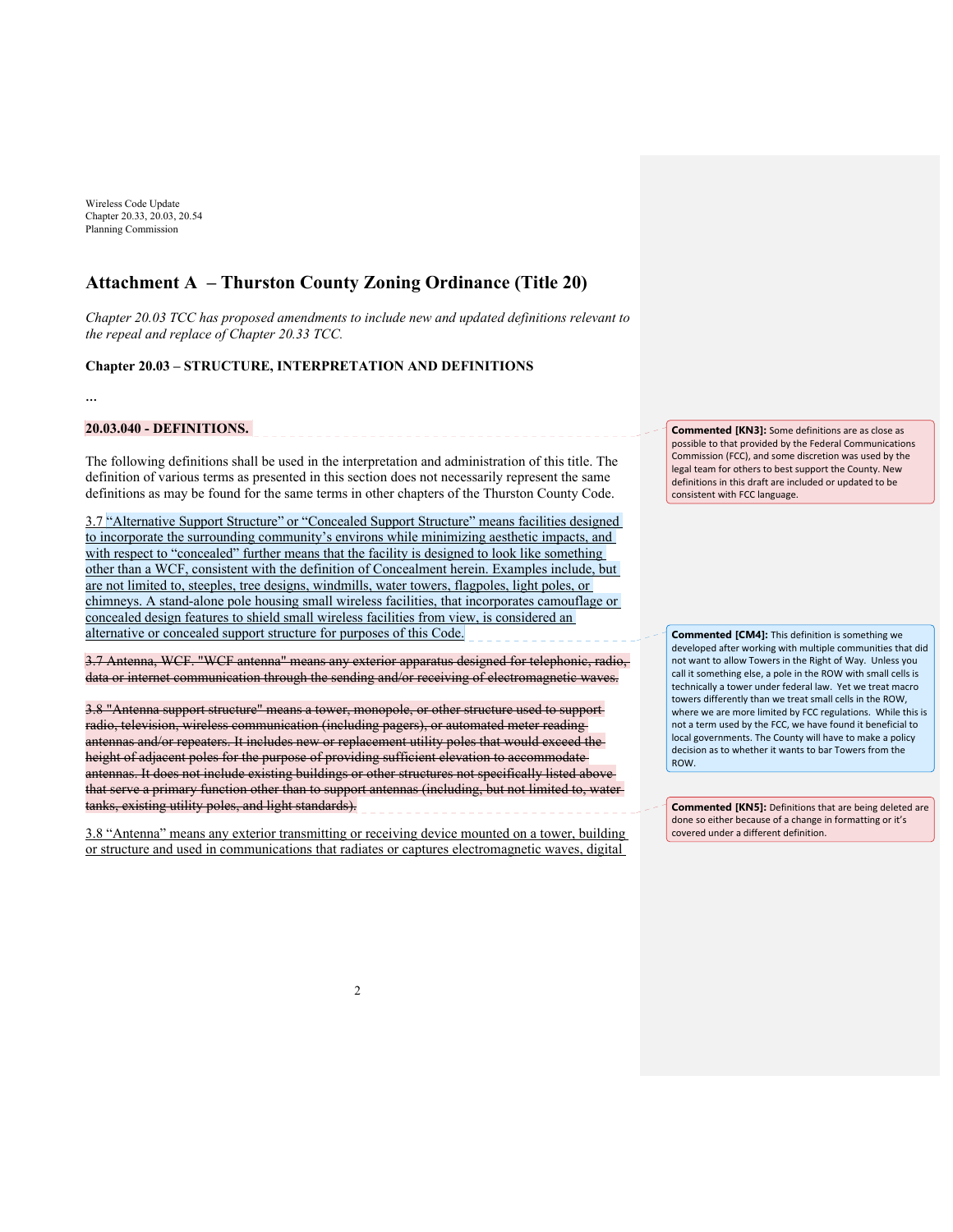signals, analog signals, radio frequencies (excluding radar signals), wireless telecommunications service signals or other communication signals.

3.8.5 "Approval authority" means the director of the Thurston County Resource Stewardship Department, or his/her designee, for administrative permits.

7.6 "Base Station" means a structure or equipment at a fixed location that enables FCC licensed or authorized wireless communications between user equipment and a communications network. The term does not encompass a tower or any equipment associated with a tower.

a. The term includes, but is not limited to, equipment associated with wireless communications services such as private, broadcast, and public safety services, as well as unlicensed wireless communications and fixed wireless communications such as microwave backhaul.

b. The term includes, but is not limited to, radio transceivers, antennas, coaxial or fiberoptic cable, regular and backup power supplies, and comparable equipment, regardless of technological configuration (including distributed antenna systems and small-cell networks).

c. The term includes any structure other than a tower that supports or houses equipment that has been reviewed and approved under the applicable zoning or siting process, or under another state or local regulatory review process, even if the structure was not built for the sole or primary purpose of providing such support.

d. The term does not include any structure that does not support or house equipment for wireless telecommunications services.

14.6 "Camouflage" means a palette of techniques used to minimize appearance or visual impact of a wireless communication facility by blending its appearance into elements of the visual

3

**Commented [ksf6]:** This is a definition from the FCC regs.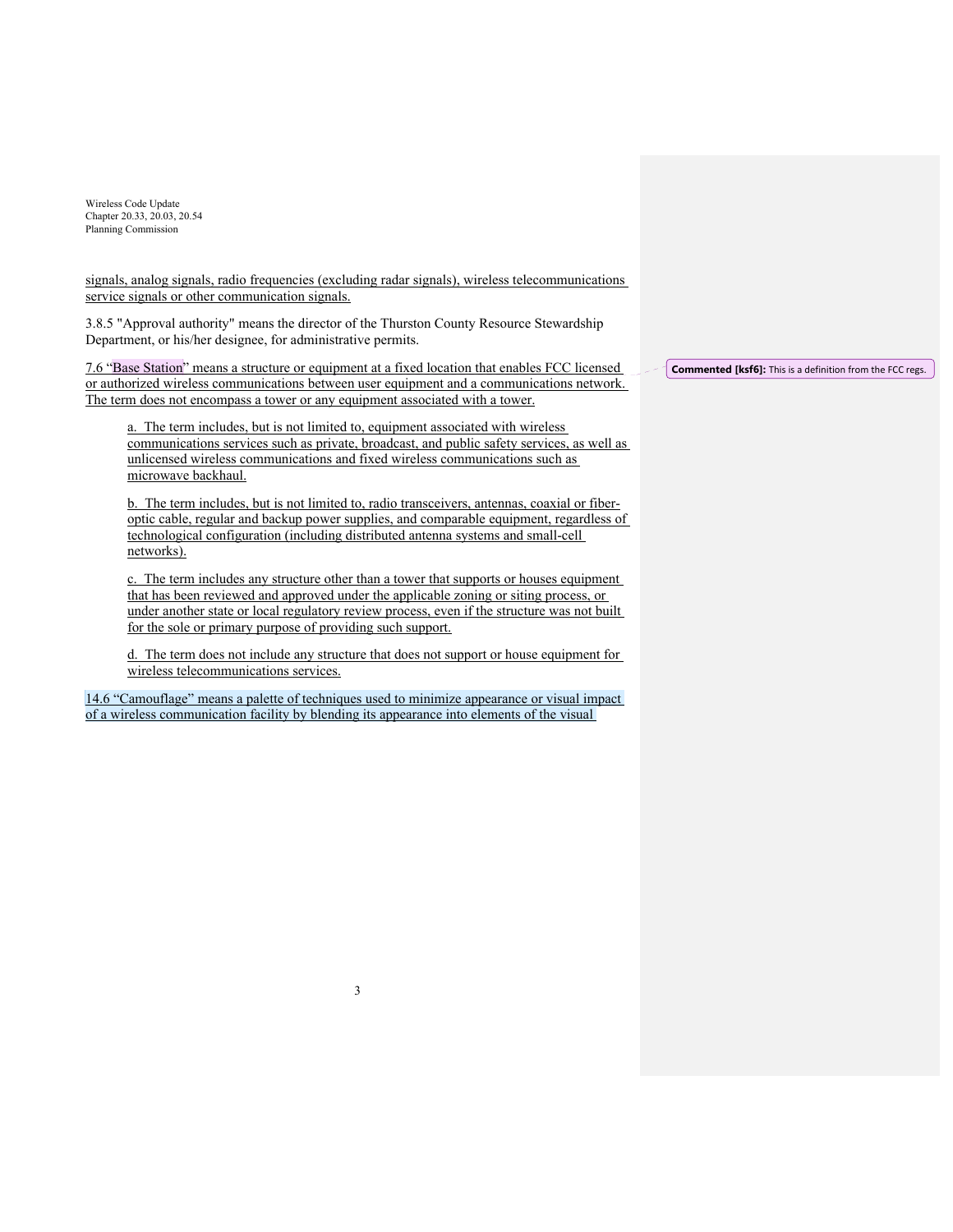background. The term connotes the use of paint, landscaping, building materials and artificial screens in patterns that merge with the elements in the background environment.

14.7 "Collocation" for the purposes of eligible facilities requests, means the mounting or installation of transmission equipment on an eligible support structure for the purpose of transmitting and/or receiving radio frequency signals for communications purposes.

14.8 "Collocation" for the purpose of applications to site small wireless facilities and other WCFs, excluding eligible facilities requests, means:

a. Mounting or installing an antenna facility on a preexisting structure; or

b. Modifying a structure for the purpose of mounting or installing an antenna facility on that structure.

14.9 Concealed Support Structure. See "Alternative Support Structure"

14.10 "Concealment" means utilization of elements of stealth design in a facility so that the facility looks like something other than a tower or base station. Language such as "stealth" or similar terms in any permit or other document is included in this definition to the extent such permit or other document reflects an intent at the time of approval to condition the site's approval on a design that looks like something else. Concealment can further include a design which mimics and is consistent with the nearby natural, or architectural features (such as an artificial tree), or is incorporated into (including without limitation, being attached to the exterior of such facility and painted to match it) or replaces existing permitted facilities (including without limitation, stop signs or other traffic signs or freestanding light standards) so that the presence of the WCF is not apparent. This definition does not include conditions that merely minimize visual impact but do not incorporate concealment design elements so that the facility looks like something other than a tower or base station.

44.6 "Eligible facilities request" or "EFR" means any request for modification of an existing tower or base station that does not substantially change the physical dimension of such tower or base station, involving:

- a. Collocation of new transmission equipment:
- b. Removal of transmission equipment; or
- c. Replacement of transmission equipment.

44.7 "Eligible support structure" means any tower or base station; provided, that it exists at the time the relevant application for an EFR is filed with the county.

45.3 "Equipment cabinet or Shelter" means an enclosed structure, shed, or box in proximity to a support structure, above or underground, to store improvements, personal property, and facilities to operate its wireless communications, including: radio receivers, transmitters, related facilities,

**Commented [CM7]:** These terms are all defined by the FCC.

**Commented [CM8]:** This definition, which comes from a 2020 FCC Rulemaking, allows local governments to retain control over aesthetics to the fullest extent allowed under federal regulations. By requiring facilities to be concealed (as opposed to "camouflaged" or "stealth"), local governments retain more control over the aesthetics and local character of an area. A concealment requirement also gives local governments more power over future applications for Eligible Facilities Requests (EFRs), because requests for modifications that would defeat concealment do not get the benefit of the shortened review procedure or the mandatory approval for EFRs.

**Commented [CM9]:** These terms are defined by the FCC and discussed further below.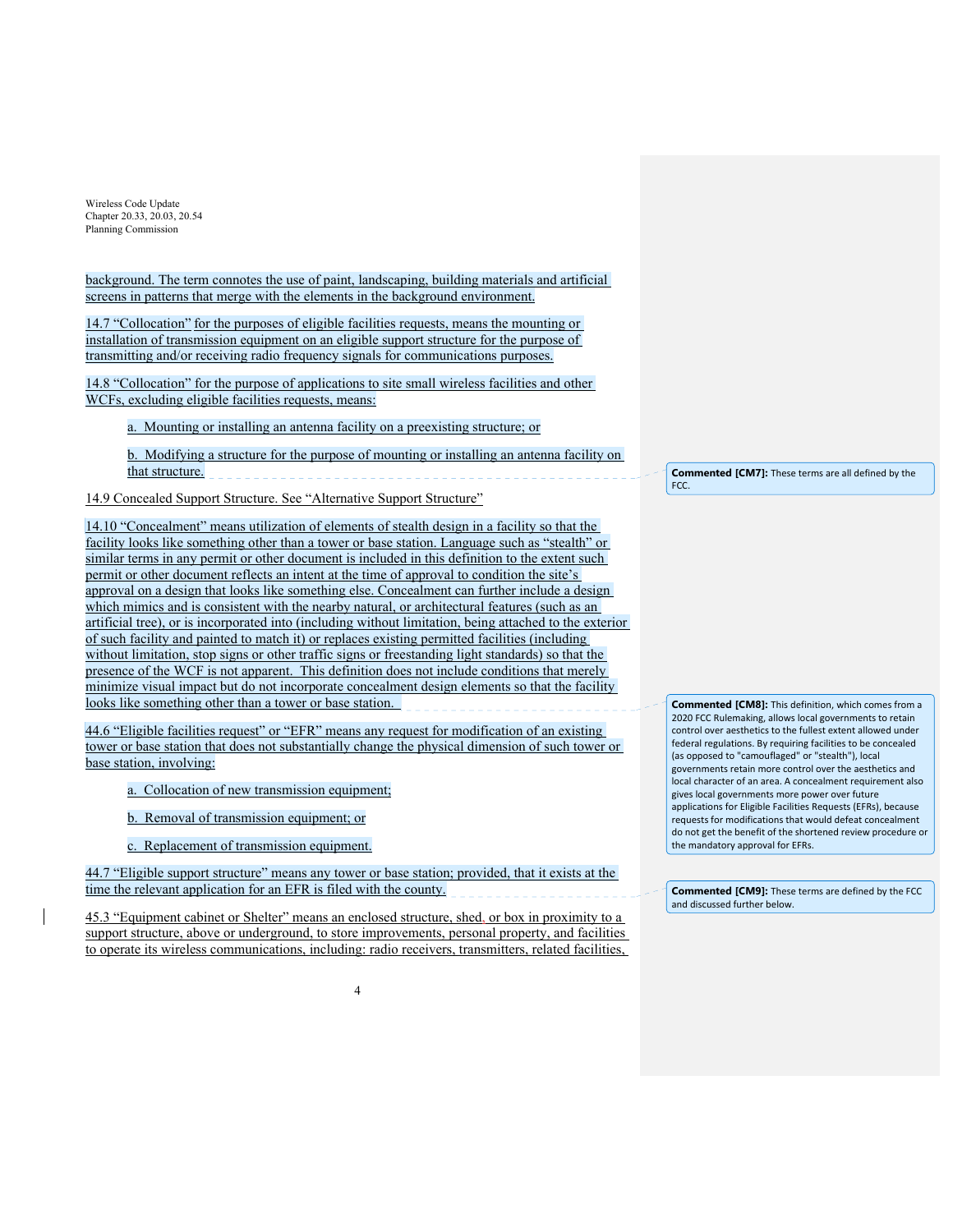and cabinets, related cables and utility lines, location-based power sources, the electrical meter and any other necessary equipment.

45.5 "Essential public facilities" means public facilities and privately-owned or operated facilities serving a public purpose that are typically difficult to site. They include but are not limited to:

a. State education facilities; state or regional transportation facilities; prisons, jails and other correctional facilities; solid waste handling facilities; airports; and inpatient facilities such as group homes, mental health facilities and substance abuse facilities; sewage treatment facilities; and communication towers and antennas.

b. Facilities identified by the State Office of Financial Management as essential public facilities, consistent with RCW 36.70A.200; and

c. Facilities identified as essential public facilities in Chapter 20.54 TCC.

45.6 "Existing" Any tower or base station is existing for purposes of TCC 20.33 if it has been reviewed and approved under the applicable zoning or siting process, or under another state or local regulatory review process; provided, that a tower that has not been reviewed and approved but continues as a legal nonconforming structure as authorized and defined under Chapter 20.56 TCC, is "existing" for purposes of this chapter.

46.8 "FCC" or "Federal Communications Commission" means the federal agency, or its lawful successor, authorized to regulate and oversee wireless services and providers.

61.5 "Guy Tower" means towers supported by guy wires and are designed with the ability to carry light to heavy antenna loads. A guy tower with antenna attachments generally does not have the structural capacity to stand unsupported and requires guy lines to resist lateral forces such as wind loads and keep it upright.

72.2 "Lattice tower" means a type of support structure that is self-supporting with multiple legs and cross bracing of structural steel.

86.3 "Monopole" means a support structure that is self-supporting with a single shaft of wood, steel or concrete.

116.3 "Rights-of-way" means each of the following which have been dedicated to the public or are hereafter dedicated to the public and maintained under public authority or by others and located within the County: streets, roadways, highways, avenues, lanes, alleys, bridges, sidewalks, easements. Right-of-Way does not include any private property, or any other public property owned, in whole or in part, leased, or otherwise occupied by the County, including but not limited to parks, trails, and open space.

122.7 "Service provider" means every corporation, company, association, joint stock association, firm, partnership, person, County, town, or other legal entity building, owning, operating, or managing any facilities used to provide wireless telecommunication services for hire, sale, or

**Commented [KN10]:** Definitions were also developed with input from the County's Public Works Department.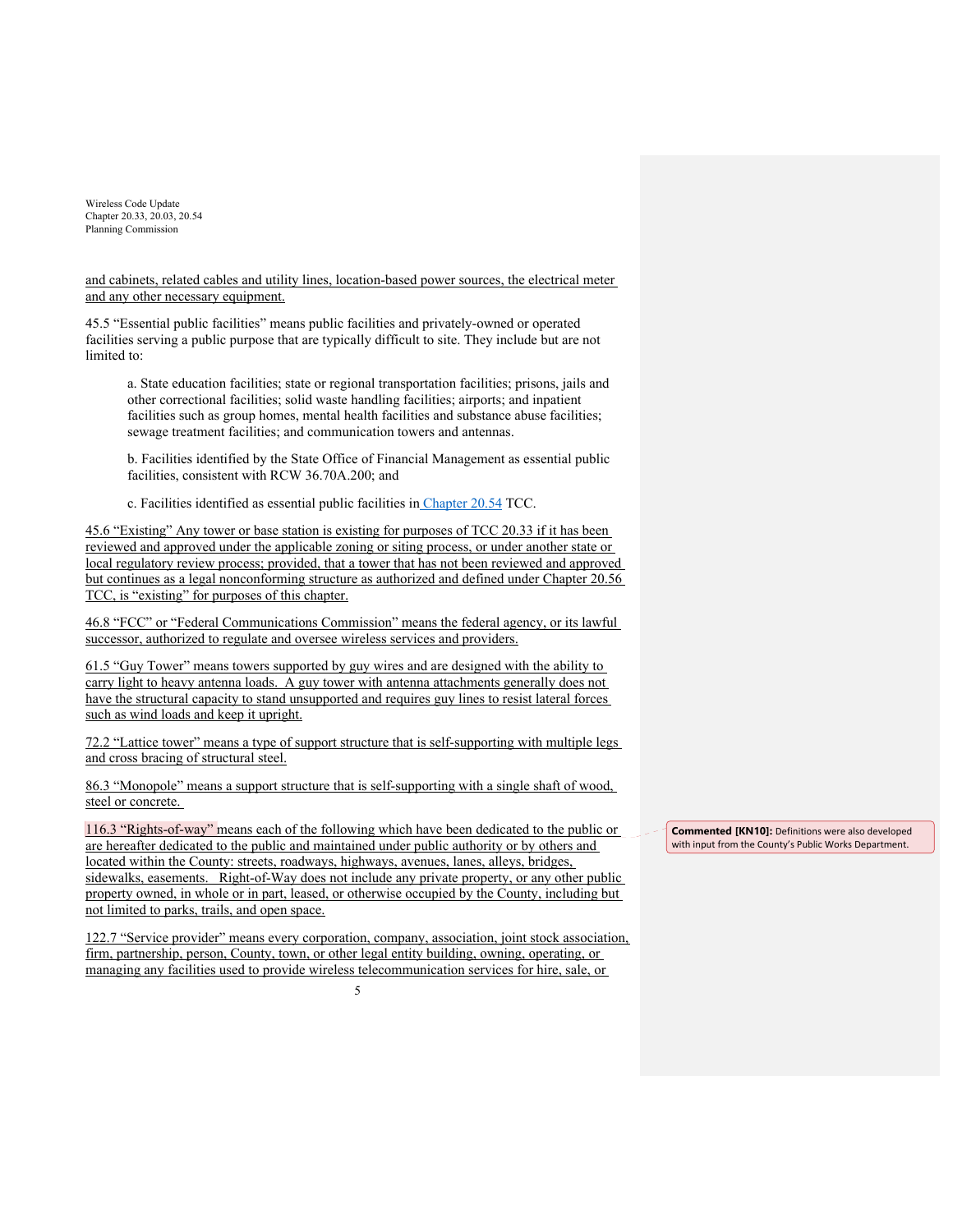resale to the general public. Service provider includes the legal successor to any such corporation, company, association, joint stock association, firm, partnership, person, County, town, or other legal entity.

127.5 Site, WCF. "WCF Site" means the current boundaries of the leased or owned property surrounding the facility and any access or utility easements currently related to the site, and for other eligible support structures, further restricted to that area in proximity to the structure and to other transmission equipment already deployed on the ground.

127.7 "Small wireless facility" means a personal wireless services facility that meets both of the following qualifications:

a. Each antenna is located inside an antenna enclosure of no more than three cubic feet in volume or, in the case of an antenna that has exposed elements, the antenna and all of its exposed elements could fit within an imaginary enclosure of no more than three cubic feet; and

b. Primary equipment enclosures are no larger than seventeen cubic feet in volume. The following associated equipment may be located outside the primary equipment enclosure and if so located, are not included in the calculation of equipment volume: Electric meter, concealment, telecomm demarcation box, ground-based enclosures, battery back-up power systems, grounding equipment, power transfer switch, and cut-off switch.

138.3 "Substantial Change" means a change to the physical dimensions of an eligible support structure if after the modification, the structure meets any of the following criteria:

a. For towers other than towers in the rights-of-way, it increases the height of the tower by more than ten percent or by the height of one additional antenna array with separation from the nearest existing antenna not to exceed twenty (20) feet, whichever is greater, as measured from the top of an existing antenna to the bottom of a proposed new antenna; for other eligible support structures, it increases the height of the structure by more than ten percent or more than ten (10) feet, whichever is greater, as measured from the top of an existing antenna to the bottom of a proposed new antenna;

b. For towers, it involves adding an appurtenance to the body of the tower that would protrude from the edge of the tower more than twenty (20) feet, or more than the width of the tower structure at the level of the appurtenance, whichever is greater; for eligible support structures, it involves adding an appurtenance to the body of the structure that would protrude from the edge of the structure by more than six (6) feet;

c. For any eligible support structure, it involves installation of more than the standard number of new equipment cabinets for the technology involved, as determined on a caseby-case basis based on the location of the eligible support structure but not to exceed four cabinets per application; or for base stations, it involves installation of any new equipment cabinets on the ground if there are no pre-existing ground cabinets associated with the structure, or else involves installation of ground cabinets that are more than ten

**Commented [CM11]:** This definition was originally adopted by FCC regulations a number of years ago and changed by the FCC in 2020 with the intent to facilitate faster deployment of 5G infrastructure. The definition is important because a modification to an existing wireless facility that results in a substantial change does not qualify as an Eligible Facilities Request, and does not receive the benefit of the shortened review procedures for EFRs. Under this new definition, more modifications will qualify as EFRs and the County will be required to review them within the EFR shot clock of 60 days, and will have no authority to deny them.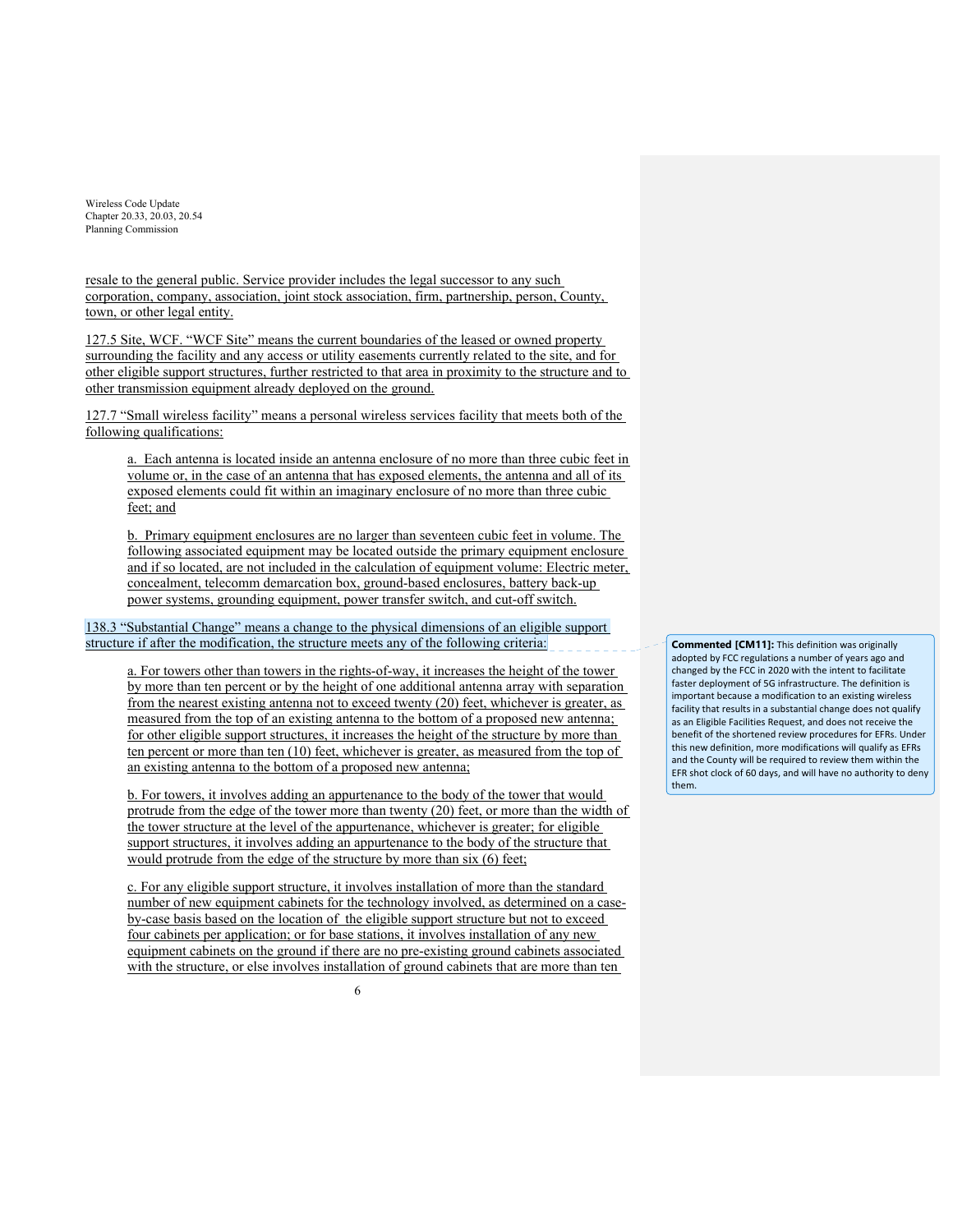> percent larger in height or overall volume than any other ground cabinets associated with the structure;

> d. For any eligible support structure, it entails any excavation or deployment outside the current site, except that, for towers other than towers in the public rights-of-way, it entails any excavation or deployment of transmission equipment outside of the current site by more than 30 feet in any direction. The site boundary from which the 30 feet is measured excludes any access or utility easements currently related to the site.;

> e. For any eligible support structure, it would defeat the concealment elements of the eligible support structure by causing a reasonable person to view the structure's intended stealth design as no longer effective;

> f. For any eligible support structure, it does not comply with record evidence of conditions associated with the siting approval of the construction or modification of the eligible support structure or base station equipment, unless the non-compliance is due to an increase in height, increase in width, addition of cabinets, or new excavation that would not exceed the thresholds identified in paragraphs a, b, and c of this definition.

For purposes of determining whether a substantial change exists, changes in height are measured from the original support structure in cases where deployments are or will be separated horizontally, such as on building rooftops; in other circumstances, changes in height are measured from the dimensions of the tower or base station, inclusive of approved appurtenances and any modifications that were approved prior to February 22, 2012.

138.5 "Tower" means any structure that is designed and constructed primarily for the purpose of supporting one or more antennas for telephone, radio, wireless service, and similar communication purposes, including self-supporting lattice towers, guyed towers, or monopole towers. The term includes radio and television transmission towers, microwave towers, commoncarrier towers, cellular telephone towers, alternative support structures, and the like. The term includes the structure and any support thereto.

138.12 "Transmission equipment" means equipment that disseminates information by wire, radio, optic cable, electromagnetic, or similar means for any FCC licensed or authorized wireless telecommunication service, including, but not limited to, radio transceivers, antennas, coaxial or fiber-optic cable, and regular and backup power supply. The term includes equipment associated with wireless telecommunications services including, but not limited to, private, broadcast, and public safety services, as well as unlicensed wireless communications and fixed wireless communications such as microwave backhaul.

141.7 "Utility pole" means a pole owned or installed by a utility, fiber, or cable company for the purpose of supporting above ground wireline and wireless facilities.

146.1 "Wireless communication facility (WCF)" shall be defined in the same manner as in Title 47, United States Code, Section  $332(e)(7)(C)$ , as amended now or in the future, and includes facilities for the transmission and reception of radio wave or microwave signals used for

**Commented [KN12]:** This addition is from an update to the FCC definitions.

**Commented [ksf13]:** This definition is from the FCC regulations.

**Commented [ksf14]:** This definition is from the FCC regulations.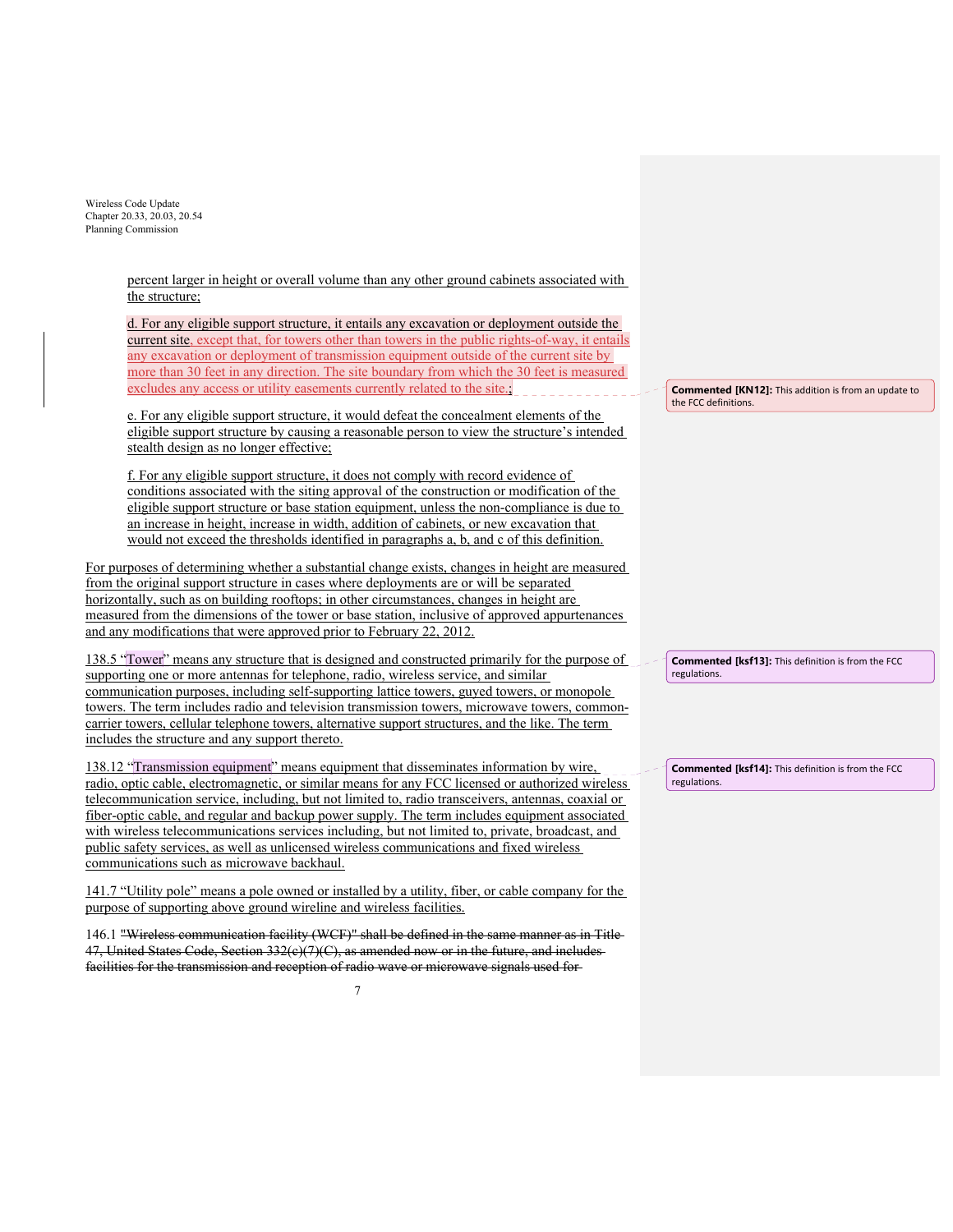communication, cellular phone, personal communications services, enhanced specialized mobile radio, and any other wireless services licensed by the Federal Communications Commission (FCC) and unlicensed wireless services. This does not include AM/FM radio and television broadcast facilities or towers, or automated meter-reading facilities. "Wireless" means communications using radio frequency to complete one or more communications paths in whole or in part among originating and receiving points without other tangible physical connection, including, without limitation, radio waves, and the apparatus used for such transmission.

146.2 Wireless Communication Facility (WCF), Attached. "Attached wireless communication facility (WCF)" means WCF equipment affixed to or erected upon existing buildings, water tanks, utility poles or other existing structures, excluding co-location. "Wireless communication facility" or "WCF" means a facility used to provide personal wireless services as defined at 47 U.S.C. Section 332 (c)(7)(C); or wireless information services provided to the public or to such classes of users as to be effectively available directly to the public via licensed or unlicensed frequencies; or wireless utility monitoring and control services. A WCF does not include a facility entirely enclosed within a permitted building where the installation does not require a modification of the exterior of the building; nor does it include an antennas used for serving that building only and that are otherwise permitted under other provisions of the TCC. A WCF includes an antenna or antennas, including without limitation, direction, omni-directional and parabolic antennas, support equipment, alternative tower structures, and towers. It does not include the support structure to which the WCF or its components are attached if the use of such structures for WCFs is not the primary use. The term does not include mobile transmitting devices used by wireless communication subscribers, such as vehicle or hand-held radios or telephones and their associated transmitting antennas, nor does it include other facilities specifically excluded from the coverage of this title.

146.3 Wireless Communication Facility (WCF), Freestanding. "Freestanding wireless communication facility (WCF)" means a freestanding antenna support structure erected to support wireless communication facilities, associated equipment cabinets, and connecting appurtenances. This includes guyed towers, self-supporting lattice towers, monopoles, camouflage structures, replacement utility poles, and other self-supporting poles and towers accommodating wireless communication antennas. "Wireless service" means the transmission of information by wire, radio, optic cable, electromagnetic, or similar means for hire, sale or resale to the general public. For the purpose of this subsection, "information" means knowledge or intelligence represented by any form of writing, signs, signals, pictures, sounds, or any other symbols. For the purpose of this chapter, "wireless service" excludes the over-the-air transmission of broadcast television or broadcast radio signals.

146.4 Wireless Communication Facility (WCF)/Antenna Support Structure, Remote Freestanding. "Remote freestanding wireless communication facility (WCF)" means a freestanding antenna support structure erected to support wireless or other communication facilities within the long term forestry district or military reservation which are located over one

**Commented [ksf15]:** This is not a definition adopted in an FCC regulation, but is based upon and consistent with how the FCC describes WCFs in multiple regulatory rulings.

**Commented [ksf16]:** This too is consistent with how the FCC describes wireless service in multiple regulatory rulings.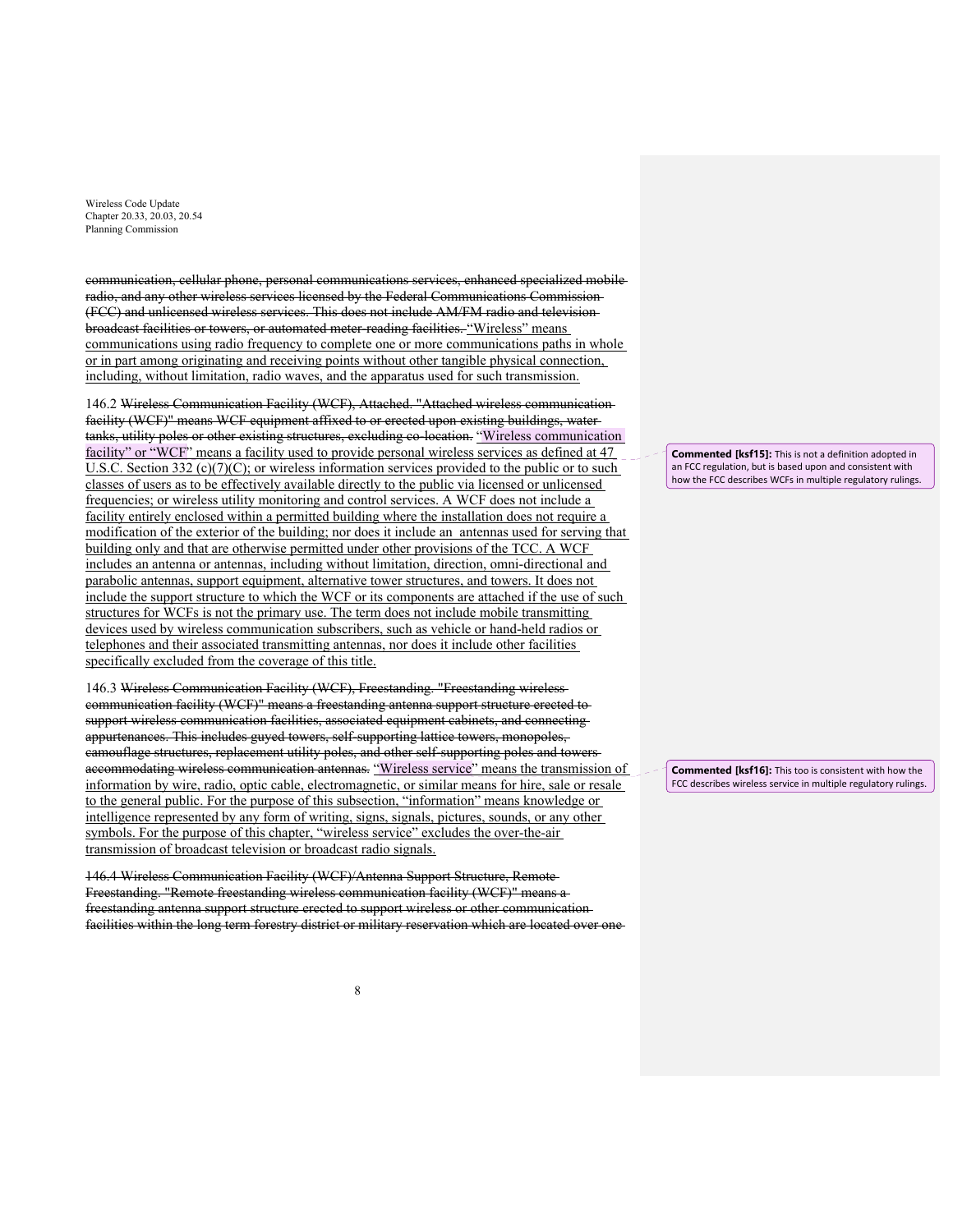thousand four hundred feet from the district boundary or from a property with an existing residence.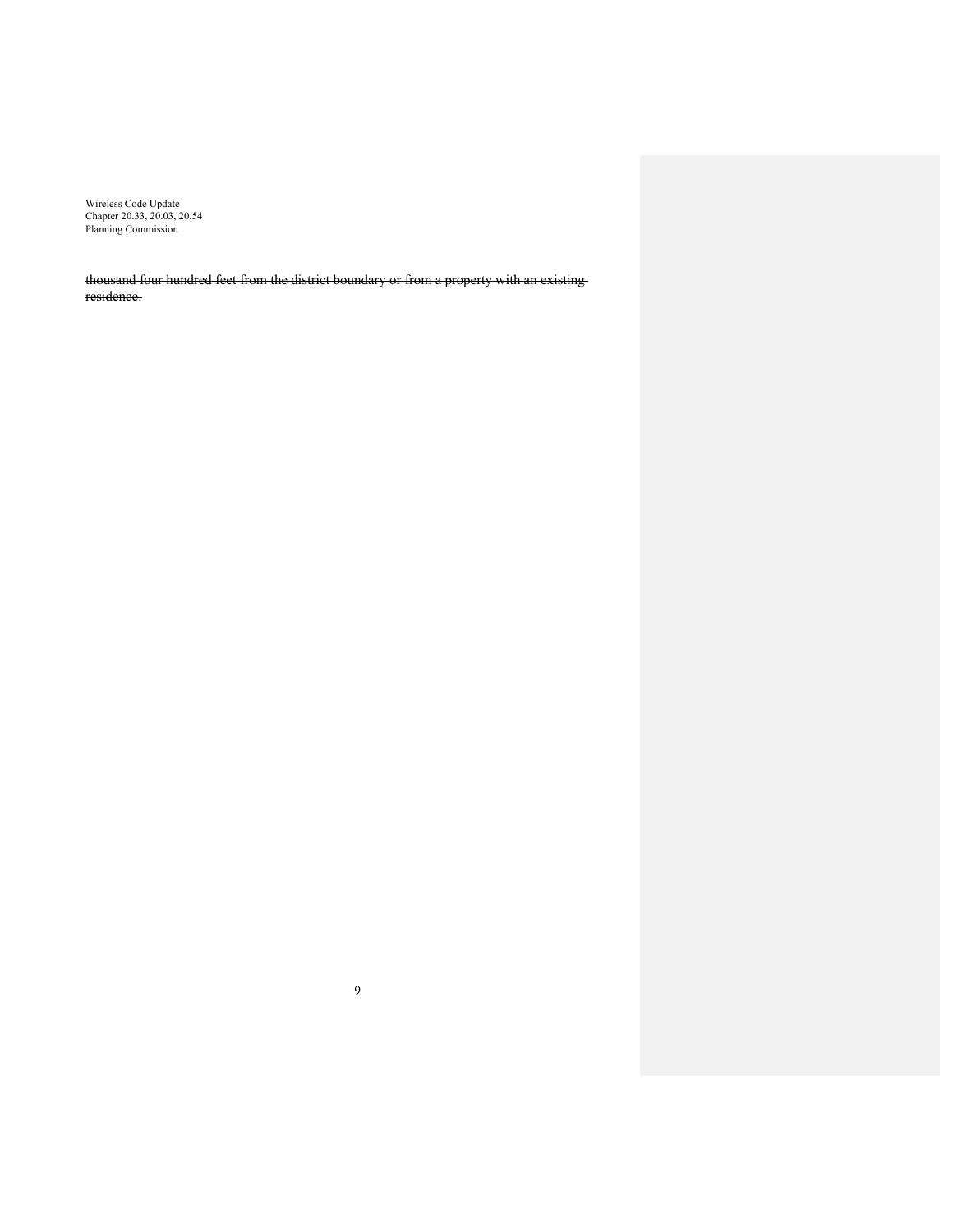# **Attachment B – Thurston County Zoning Ordinance (Title 20)**

*Chapter 20.54 TCC has proposed amendments to update language based on new definitions relevant to the repeal and replace of Chapter 20.33 TCC.*

#### **Chapter 20.54 – SPECIAL USE\***

**Sections: 20.54.015 Approval authority Table 1 Special Uses – Distribution in County Zoning Districts 20.54.070 Use – Specific Standards** 

# **20.54.015 – Approval authority**

- Administrative Approval. Applications for the following types of special uses shall be reviewed and approved, modified or denied by the department:
	- a. Home occupations;
	- b. Expansions of nonconforming, nonresidential uses by no more than five percent;
	- c. Mobile or manufactured home parks (two to four mobile/manufactured homes per lot);
	- d. Temporary uses listed in Section 20.54.070(41.5)(b) in zoning districts shown on Table 1;
	- Attached or co-located WCFs WCF collocations within urban growth areas; Remote freestanding WCF/aAntenna support structures that would not extendmore than thirty feet above all adjacent trees within one hundred feet of the proposed WCF tower/antenna support structure location and would be located more than one mile from a residential district and co-located WCFs that do not require an increase in the height of the antenna support structure WCF
		- collocations and uses that do not qualify as a substantial change, as defined in TCC 20.03.040.-
	- Family day care provider; and
	- h. Community club.

**Table 1 – Distribution in County Zoning Districts** 

**Commented [KN17]:** Mistakenly left out of the last draft. This is being deleted because "Remote freestanding WCF" is a term that is proposed to be removed, and collocations are now proposed to be an administrative decision because of the limitations of the shot clock. Also included is the addition of substantial changes, which is not an optional policy decision.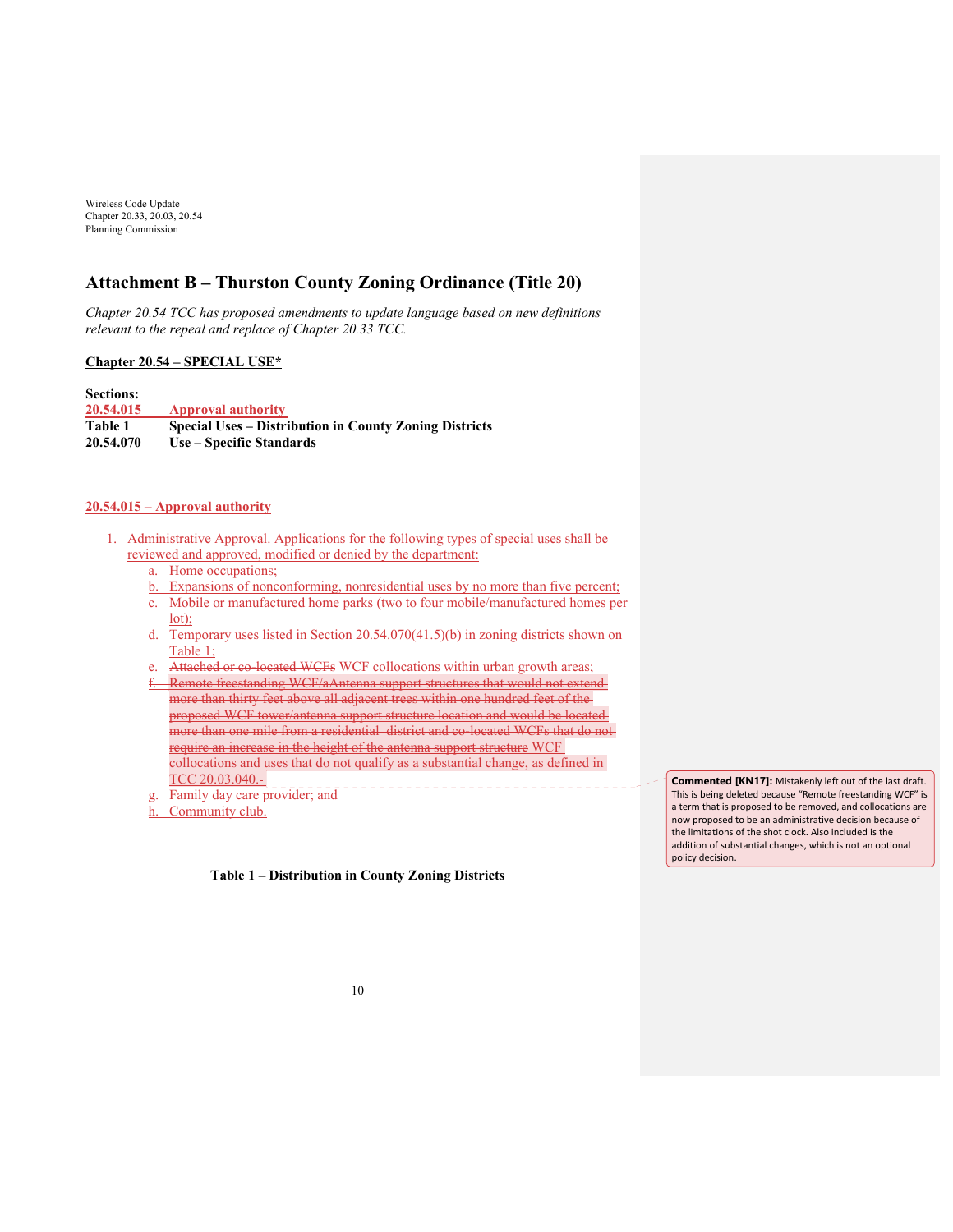$\overline{\phantom{a}}$ 

|          | <b>USE</b>                       | $\mathbf{R}$<br>1/20 | R<br>1/10 | <b>RRR</b><br>1/5 | <b>RR</b><br>1/5 | <b>UR</b><br>1/5 | RL<br>1/2 | RL<br>1/1 | RL<br>2/1 | R <sub>3</sub><br>6/1 | R4<br>16/1 | LI       | <b>RRI</b> | 20.54 Special Use*. | <b>Commented [KN18]:</b> The previous copy of this draft did<br>not include all zones. For ease of viewing purposes, it has<br>been split up here into two tables, with the same "Use"<br>category in each. To view the entire table, please see TCC |  |  |
|----------|----------------------------------|----------------------|-----------|-------------------|------------------|------------------|-----------|-----------|-----------|-----------------------|------------|----------|------------|---------------------|------------------------------------------------------------------------------------------------------------------------------------------------------------------------------------------------------------------------------------------------------|--|--|
| $\cdots$ | $\cdots$                         | $\cdots$             | $\cdots$  | $\cdots$          | $\cdots$         | $\cdots$         | $\cdots$  | $\cdots$  | $\cdots$  | $\cdots$              | $\cdots$   | $\cdots$ | $\cdots$   | $\cdots$            |                                                                                                                                                                                                                                                      |  |  |
| 44.3     | <b>Wireless</b><br>communication |                      |           |                   |                  |                  |           |           |           |                       |            |          |            |                     |                                                                                                                                                                                                                                                      |  |  |
|          | facilities                       | A/X                  | A/X       | A/X               | A/X              | $A/\overline{X}$ | A/X       | A/X       |           | A/X                   |            | A/X      | A/X        |                     | <b>Commented [KN19]:</b> Collocations have been changed in                                                                                                                                                                                           |  |  |
|          | $(WCFs) -$                       |                      |           |                   |                  |                  |           |           |           |                       |            |          |            |                     | this draft to be a Type 1 Administrative Special use permit                                                                                                                                                                                          |  |  |
|          | attached or co-                  |                      |           |                   |                  |                  |           |           |           |                       |            |          |            |                     | because of the FCC shot clocks. The County cannot change<br>the permit process for special use permits, as had been                                                                                                                                  |  |  |
|          | located                          |                      |           |                   |                  |                  |           |           |           |                       |            |          |            |                     | previously suggested. This is also consistent with permit                                                                                                                                                                                            |  |  |
|          | collocations                     |                      |           |                   |                  |                  |           |           |           |                       |            |          |            |                     | types provided under 20.33.050, Permit Approval.                                                                                                                                                                                                     |  |  |
| 44.4     | WCFs/antenna                     |                      |           |                   |                  |                  |           |           |           |                       |            |          |            |                     |                                                                                                                                                                                                                                                      |  |  |
|          | support                          |                      |           |                   |                  |                  |           |           |           |                       |            |          |            |                     |                                                                                                                                                                                                                                                      |  |  |
|          | structures-                      |                      |           |                   |                  |                  |           |           |           |                       |            |          |            |                     |                                                                                                                                                                                                                                                      |  |  |
|          | remote                           |                      |           |                   |                  |                  |           |           |           |                       |            |          |            |                     |                                                                                                                                                                                                                                                      |  |  |
|          | freestanding                     |                      |           |                   |                  |                  |           |           |           |                       |            |          |            |                     |                                                                                                                                                                                                                                                      |  |  |
| 44.6     | (WCFs) <del>/antenna</del>       |                      |           |                   |                  |                  |           |           |           |                       |            |          |            |                     |                                                                                                                                                                                                                                                      |  |  |
|          | support                          |                      |           |                   |                  |                  |           |           |           |                       |            |          |            |                     |                                                                                                                                                                                                                                                      |  |  |
|          | structures-                      | X                    | X         | $\mathbf{X}$      | X                | X                | X         | X         |           | X                     |            | X        | X          | X                   |                                                                                                                                                                                                                                                      |  |  |
|          | freestanding*                    |                      |           |                   |                  |                  |           |           |           |                       |            |          |            |                     |                                                                                                                                                                                                                                                      |  |  |
|          | towers*                          |                      |           |                   |                  |                  |           |           |           |                       |            |          |            |                     |                                                                                                                                                                                                                                                      |  |  |

|          | <b>USE</b>                                                                                          |          | <b>RCC</b> | AC       | HC       | SL1      | MGSA2    | <b>LTA</b> | NA       | <b>LTF</b> | <b>PP</b> | MR  | <b>AOD</b> | <b>MEI</b>                                                                                                                                         |  |
|----------|-----------------------------------------------------------------------------------------------------|----------|------------|----------|----------|----------|----------|------------|----------|------------|-----------|-----|------------|----------------------------------------------------------------------------------------------------------------------------------------------------|--|
| $\cdots$ | $\cdots$                                                                                            | $\cdots$ | .          | $\cdots$ | $\cdots$ | $\cdots$ | $\cdots$ | $\cdots$   | $\cdots$ | $\cdots$   | $\cdots$  | .   | $\cdots$   | $\cdots$                                                                                                                                           |  |
| 44.3     | Wireless<br>communication<br>facilities<br>$(WCFs)$ –<br>attached or co-<br>located<br>collocations | A/X      | A/X        | A/X      |          | A/X      | A/X      | A/X        | A/X      |            |           | A/X |            | A/X                                                                                                                                                |  |
| 44.4     | WCFs/antenna<br><del>support-</del><br>structures<br>remote<br>freestanding                         |          |            |          |          |          |          |            |          | A/X        |           | A/X |            | <b>Commented [KN2</b><br>those located within<br>one thousand four hi<br>boundary or from a p<br>These were allowed u<br>WCF did not extend r      |  |
| 44.6     | $(WCFs)/$ antenna<br>support<br><del>structures-</del><br>freestanding*<br>towers*                  | X        | X          | X        |          | X        | X        | X          | X        |            |           | X   |            | trees within one hun<br>were located more th<br>(Note that the definit<br>states LTF and MR, b<br>It was originally delet<br>only hecause it wasni |  |

**Commented [KN20]:** Remote freestanding WCFs are those located within LTF, NA, and MR and are located over one thousand four hundred (1,400 ft) from the district boundary or from a property with an existing residence.  $\frac{1}{10}$  an administrative permit if the more than thirty feet above all adjacent dred feet of the proposed WCF and han one mile from a residential district. (Note that the definition of Remote freestanding WCFs states LTF and MR, but the table shows NA and MR).

It was originally deleted at the suggestion of County staff, only because it wasn't being applied for.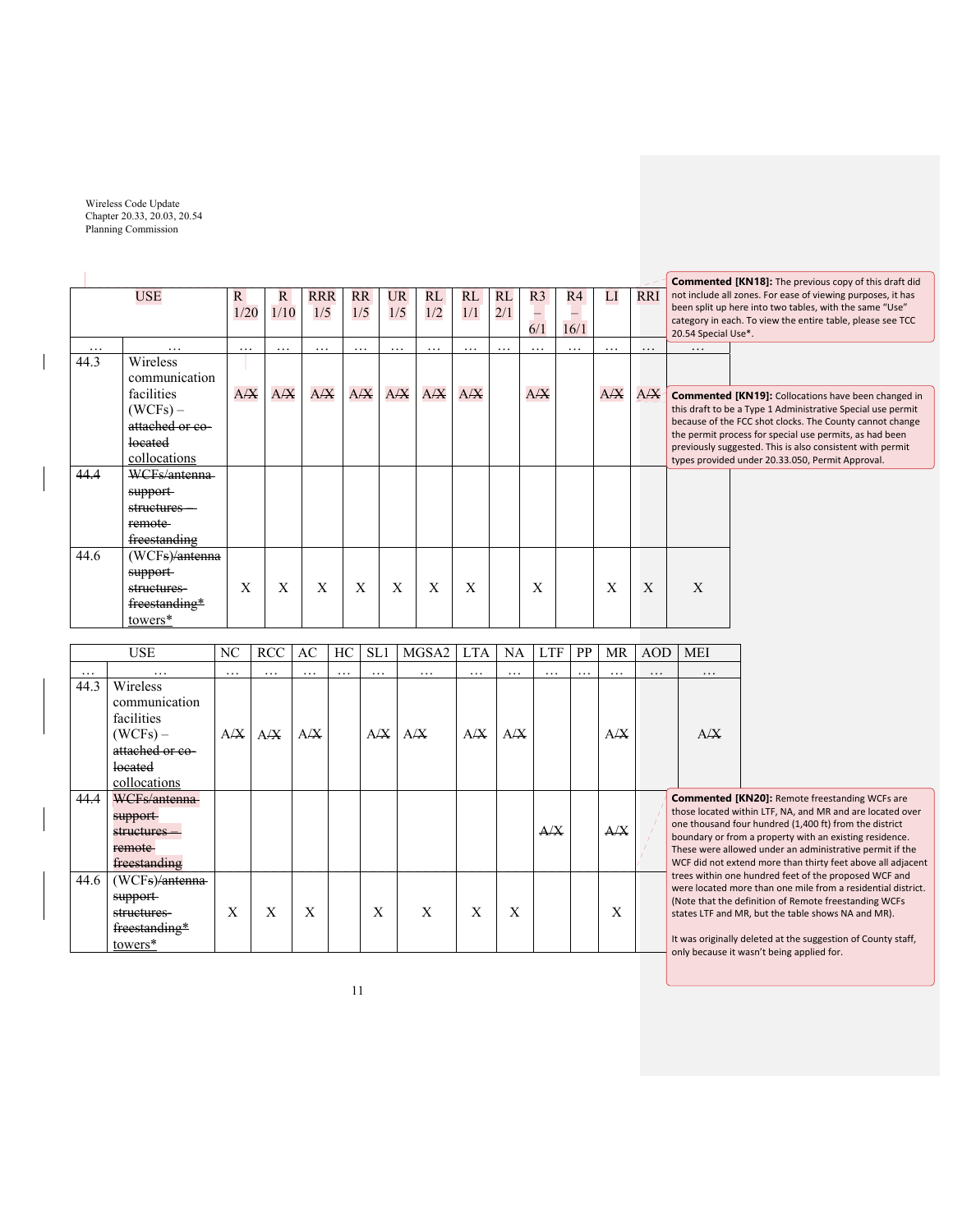$\overline{a}$ 

| $X =$ Special use permit (approval authority is hearing examiner)                                                                                             |                                                                                                                                                              |
|---------------------------------------------------------------------------------------------------------------------------------------------------------------|--------------------------------------------------------------------------------------------------------------------------------------------------------------|
| $A =$ Administrative special use permit (approval authority is staff)                                                                                         |                                                                                                                                                              |
| $1 =$ Summit Lake overlay zone, Chapter 20.30                                                                                                                 |                                                                                                                                                              |
| $2$ = Except as prohibited or limited in Chapter 20.23                                                                                                        |                                                                                                                                                              |
| $3 =$ Applies to uses related to public parks, trails and preserves and not otherwise permitted in<br>Chapter 20.08E                                          |                                                                                                                                                              |
| *May qualify as an essential public facility; refer to TCC 20.54.065                                                                                          |                                                                                                                                                              |
| 20.54.070 Use – Specific Standards                                                                                                                            | <b>Commented [KN21]:</b> This is in the existing Special Use<br>chapter associated with viewing Table 1 and was not left out<br>of this draft intentionally. |
|                                                                                                                                                               |                                                                                                                                                              |
| 44.3 Wireless Communication Facilities (WCFs)/Antenna Support Structures (Including Radio-<br>and Television Towers) - Collocations. See Chapter 20.33.       |                                                                                                                                                              |
| 44.6 Wireless Communication Facilities (WCFs)/Antenna Support Structures Freestanding<br>(Including Radio and Television Towers) - Towers. See Chapter 20.33. |                                                                                                                                                              |
| 44.8 WCF/Antenna Support Structures Remote Freestanding (Including Radio and Television-                                                                      |                                                                                                                                                              |
| Towers). See Chapter 20.33.                                                                                                                                   | Commented [KN22]: These terms have been updated.                                                                                                             |

12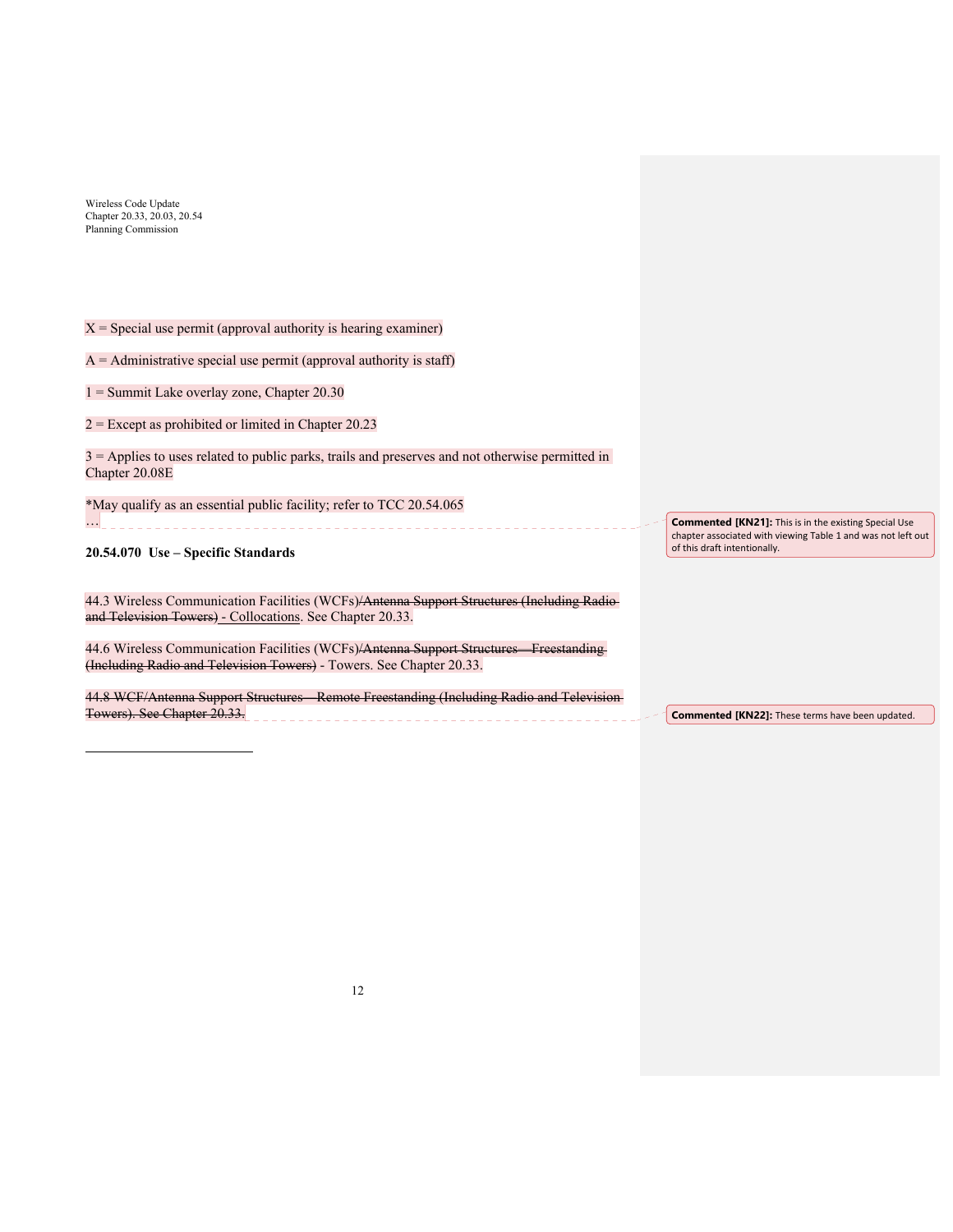# **Attachment C – Thurston County Zoning Ordinance (Title 20)**

*The proposed amendments to Chapter 20.33 TCC will result in a full repeal of the existing Chapter that was adopted under Ordinance 13058 in 2003 and replace with the language below.* 

# **Chapter 20.33 – WIRELESS COMMUNICATION FACILITIES**

| <b>Sections:</b> |                                                                     |
|------------------|---------------------------------------------------------------------|
| 20.33.010        | Applicability.                                                      |
| 20.33.020        | Purpose.                                                            |
| <b>20.33.030</b> | <b>Exemptions.</b>                                                  |
| 20.33.040        | <b>Prohibited locations.</b>                                        |
| <b>20.33.050</b> | Permit approval.                                                    |
| 20.33.060        | <b>Application requirements.</b>                                    |
| 20.33.070        | Permit approval process.                                            |
| 20.33.080        | Permit review criteria.                                             |
| 20.33.090        | Permit review criteria for special uses subject to type III review. |
| <b>20.33.100</b> | Completeness review.                                                |
| <b>20.33.110</b> | Time frame for review.                                              |
| 20.33.120        | Appeals.                                                            |
| 20.33.130        | Design and performance standards.                                   |
| 20.33.140        | <b>Maintenance of facilities.</b>                                   |
| 20.33.150        | Radio-frequency (RF) emissions.                                     |
| 20.33.160        | Testing of facilities required—Noise emissions.                     |
| 20.33.170        | Public safety.                                                      |
| 20.33.180        | <b>Abandonment of facilities.</b>                                   |
| <b>20.33.190</b> | Signs.                                                              |
| 20.33.200        | Lighting standards.                                                 |
| 20.33.210        | SEPA.                                                               |
| 20.33.220        | <b>Adjustments to standards.</b>                                    |

### **20.33.010 Applicability**

A. Except as otherwise provided herein, the placement of any Wireless Communication Facility (WCF) at any location within the County is subject to the provisions of this chapter.

B. The standards and process requirements of this chapter supersede all other review process and approval criteria, setback, height, or landscaping requirements of this title.

# **20.33.020 Purpose**

The purposes of this chapter are as follows:

A. Establish development regulations consistent with the County's Comprehensive Plan;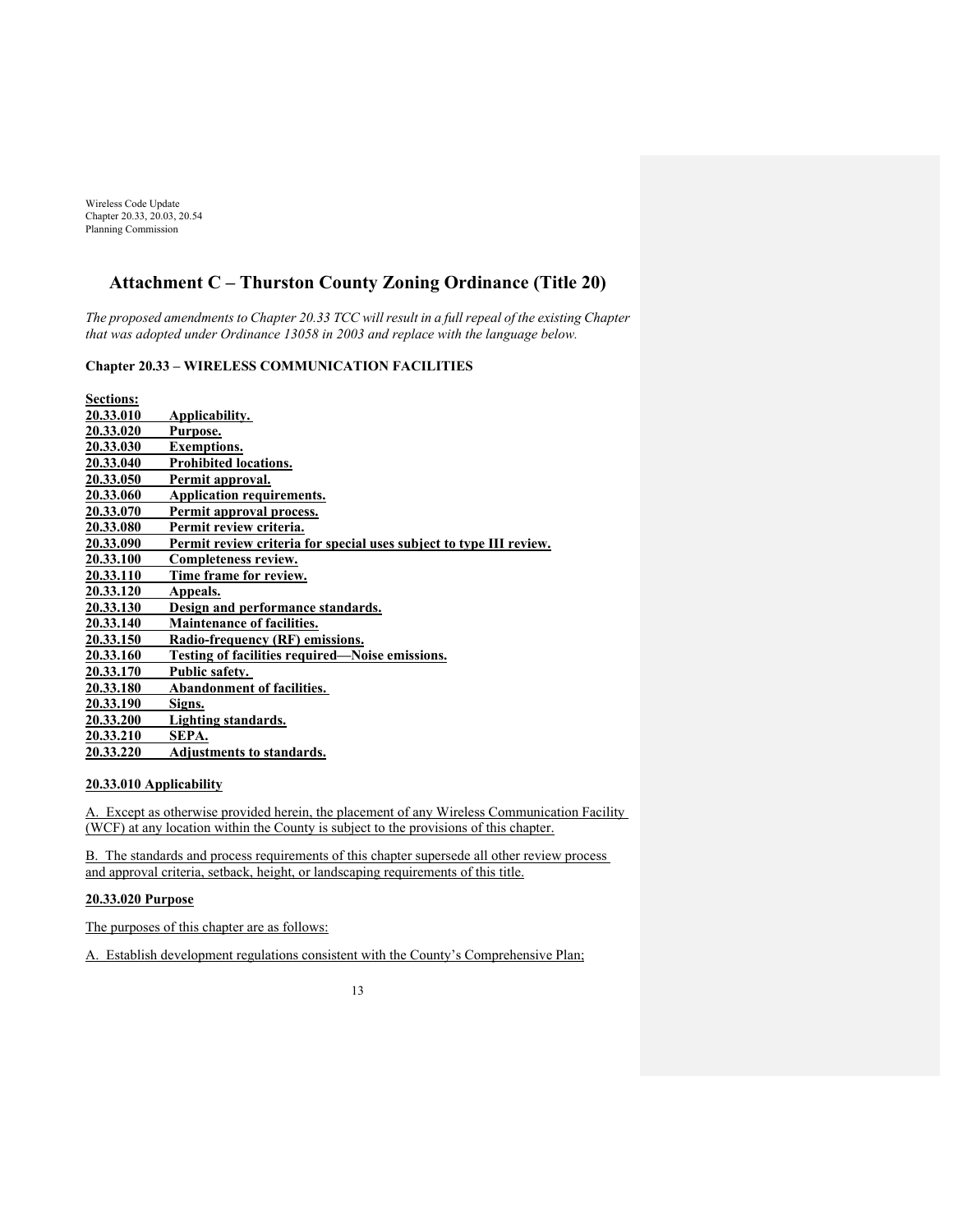B. Manage the location of WCFs and associated equipment by providing standards for their placement, design, construction, maintenance, modification, and removal;

C. Provide a non-discriminatory and competitively neutral regulatory environment, consistent with applicable law;

D. Protect property values and promote tourism through protection of scenic vistas of the mountains, tree-covered hillsides, the waterfront, and tourist-related zones and areas;

E. Facilitate the appropriate use of public property and structures for wireless communication facilities (WCFs) to reduce the impact of such facilities upon residential and other property;

F. Maintain the quality of life associated with the aesthetic character of the County's surroundings;

G. Provide adequate sites for locating WCFs in areas where the adverse impact on the community is minimized;

H. Provide facilities and infrastructure to provide wireless service to County residents, businesses, and others when in Thurston County;

I. Encourage optimal collocation and sharing of new and existing WCFs when feasible, and minimize the total number of towers throughout the community;

J. Encourage the prompt removal of outdated or abandoned wireless communication facilities;

K. Encourage the location of WCFs upon alternative support structures; where feasible;

L. Require that the design of WCFs incorporate camouflage, screening, and concealment technology so that such facilities blend into their surroundings, where appropriate to the surroundings; and where appropriate, make the WCF appear to be something other than a WCF;

M. Avoid potential risk to adjacent properties from tower failure by engineering and careful siting of tower structure;

N. Enhance the ability of the wireless service providers to provide such services to the community quickly, effectively, and efficiently; and

O. Effectively manage WCFs in the rights-of-way.

## **20.33.030 Exemptions**

The following are exempt from a special use permit but are subject to other permit requirements of the TCC, as applicable, such as building permits or rights-of-way permits.

A. Uses that do not qualify as a substantial change, as defined in TCC 20.03.040.

B. Temporary WCFs necessary for emergency communications during an emergency declared by a public entity.

**Commented [CM23]:** This is an area where the County will have to make a policy decision as to whether it wants to encourage and incentivize use of these types of structures for location of WCFs.

**Commented [CM24]:** The initial siting of WCFs is an area where local governments retain significant authority under FCC rules. We generally advise, and we know the County is interested in, creating stringent design standards in order to maintain local control over the design and aesthetics of wireless facilities and to preserve community character as much as possible.

**Commented [KN25]:** This will either be an exemption to a special use permit to create a separate permit specifically for EFR (those that are not considered a substantial change and thus have a quicker review period and different review process). This could make it easier to keep track of for staff. If this is kept as an administrative special use permit, staff will have to be aware of the differences between this and other permit types and this will be removed as an exemption.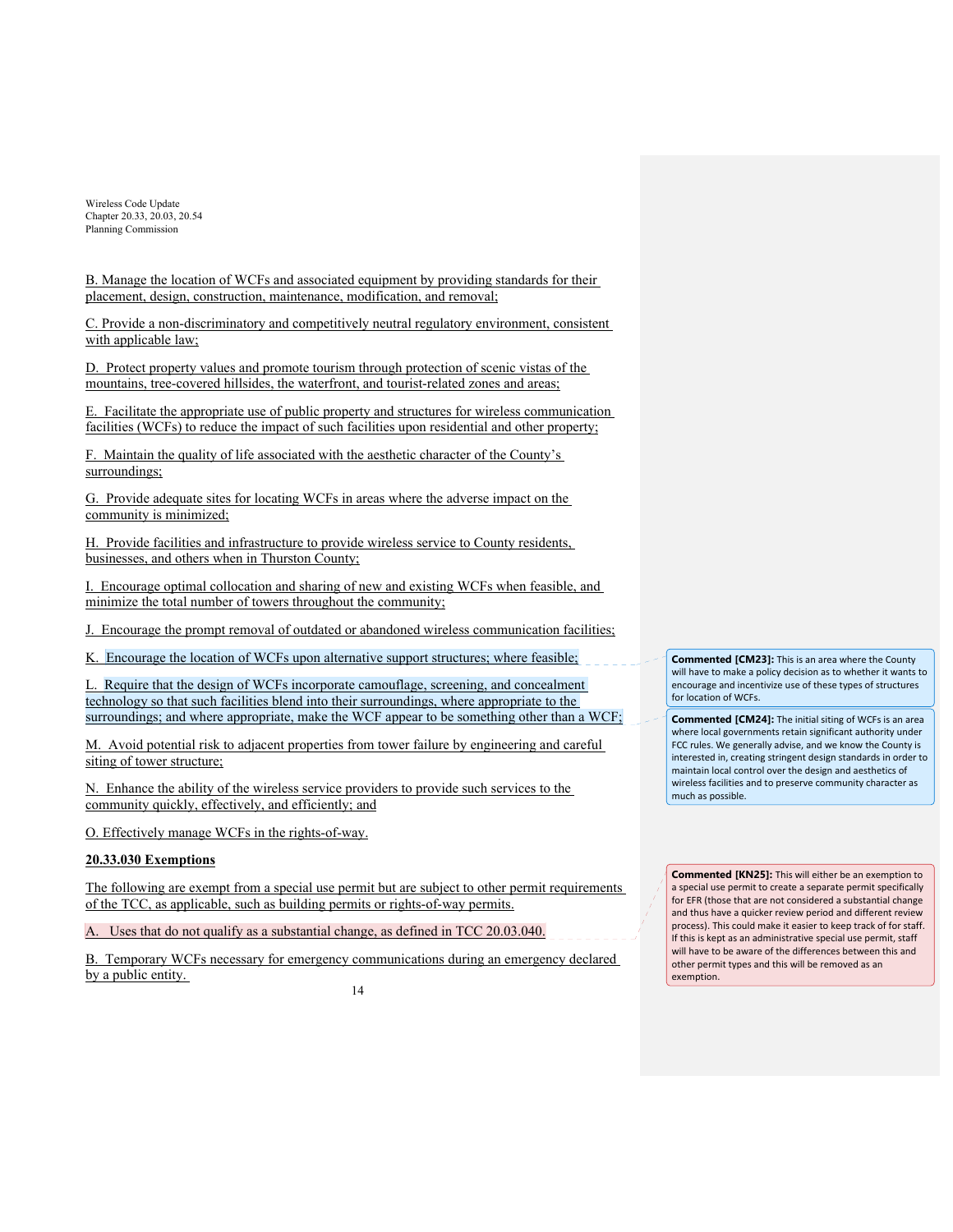C. Temporary WCFs installed for providing coverage of a special event; however, such WCFs are still subject to prior written approval of the County. For purposes of this exemption, the facility is deemed to be temporary if it is in place for up to two weeks prior to and after the event.

D. Temporary WCFs installed for not more than one hundred eighty days, subject to extensions, during repair, replacement, or relocation of an existing WCF or construction of a new WCF.

E. Pre-existing WCFs for which a permit has been properly issued prior to July 1, 2017;

F. Industrial processing equipment and scientific or medical equipment using frequencies regulated by the FCC.

G. Antennas and related equipment that are being stored, shipped or displayed for sale.

H. Radar systems for military and civilian communication and navigation.

I. Amateur (ham) radio stations.

# **20.33.040 Prohibited locations**

WCFs and other antenna support structures are prohibited on sites or structures, which are on federal, state, or county recognized historic registers, state and local wildlife refuges, and permanently protected archaeological sites. Notwithstanding the foregoing, small wireless facilities may be permitted on such sites, when exceptions are authorized under applicable state, federal, and local law governing the same. WCFs, except for small wireless facilities, are prohibited in the rights-of-way.

### **20.33.050 Permit approval**

Allowed zoning districts are specified in Table 1, Special Uses – Distribution in County Zoning Districts, within TCC Chapter 20.54. Allowed uses for the Urban Growth Areas (UGAs) can be found in TCC Titles 21, 22, and 23.

A. WCF on a New Structure. A special use permit for WCFs on a new structure shall require a Type III Procedure (Quasi-Judicial Decision), with review by a hearing examiner, in accordance with the procedures in Chapters 20.54 and 20.60. Where there is a discrepancy in special use permit requirements between this chapter and chapters 20.54 and 20.60, this chapter shall supersede.

B. Collocating Facilities on Existing Structures. A type I Procedure (Administrative Decision) special use permit (SUP) is required for the collocation of new or modified WCFs, including Eligible Facilities Requests that are collocating on an existing structure.

C. No special use permit may be issued under this chapter unless the applicant demonstrates compliance with the terms, conditions, and performance standards set forth in this chapter. Any SUP subject to a Type III review must also meet the criteria for said use permits set forth in

**Commented [KN26]:** This notes that an EFR is an administrative special use permit. Like mentioned above under 20.33.030 Exemptions, this may change if it is determined to go through a different permit process.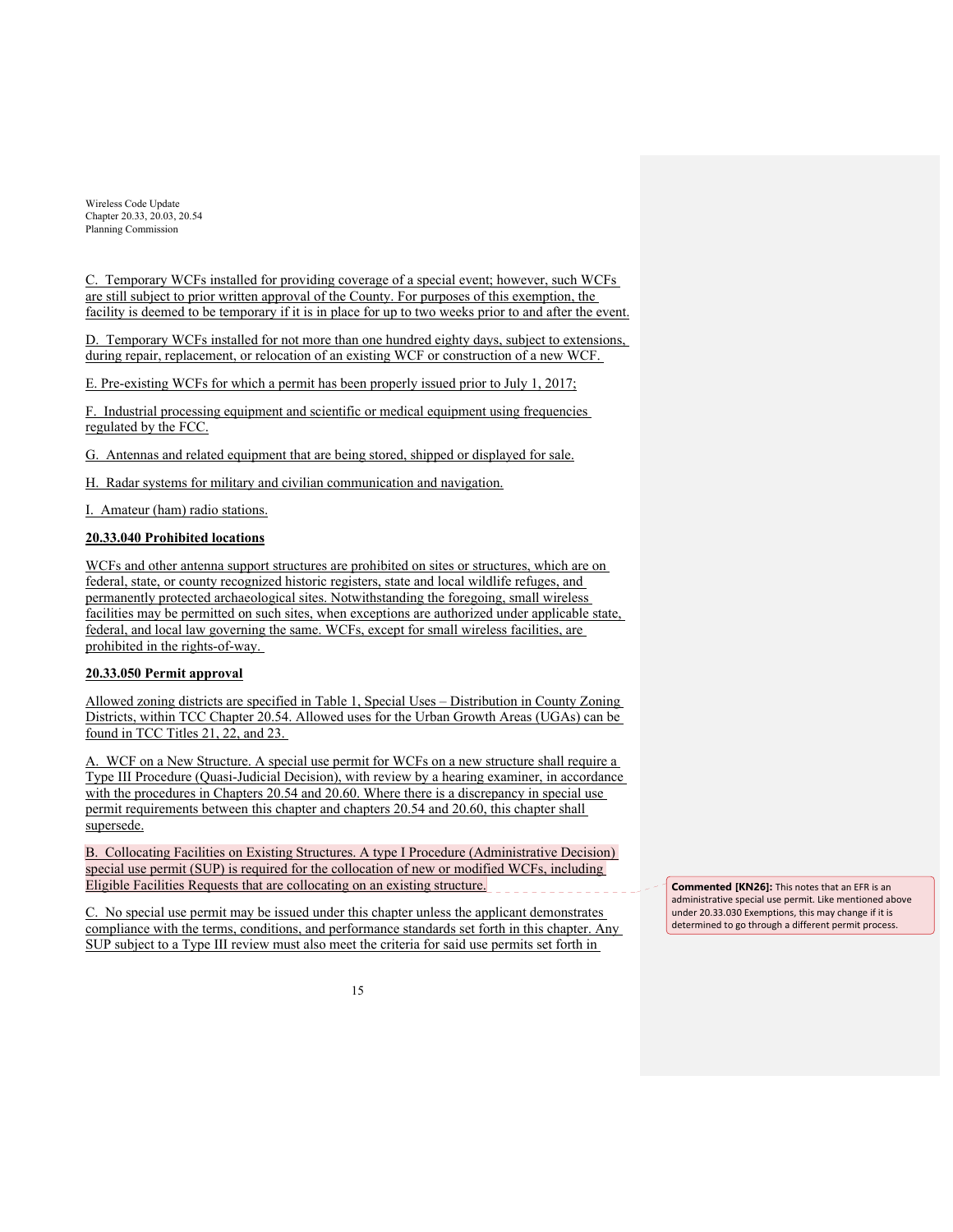#### TCC 20.33.090100.

D. Facilities in the Rights-of-Way. Construction of new small wireless facilities in the rights-ofway and collocation or modification to any small wireless facilities in the rights-of-way may only occur after the following:

1. A type I Procedure (Administrative Decision) special use permit (SUP) is issued by the County to the applicant for the proposed small wireless facility;. For purposes of this title, a stand-alone pole in the rights-of-way, the sole or primary purpose of which is to house Small Wireless Facilities, shall not be treated as a Tower but are still required to obtain the appropriate special use permit.

2. The applicant shows that they have an affidavit documenting the right to collocate or modify the structure;

3. Small wireless facilities in the rights-of-way must comply with TCC 13.56, Thurston County Rights-of-way;

4. New poles in the rights-of-way must comply with Washington State Department of Transportation (WSDOT) clear zone standards;

5. Small wireless facilities in the rights-of-way must comply with the Thurston County Road Standards, as adopted in Section 15.04.081 of the TCC, or as subsequently amended; and

6. When applying for an EFR application, all work must be completed in accordance with all applicable requirements as set forth in this Code and any other applicable regulations.

For purposes of this title, a stand-alone pole in the rights-of-way, the sole or primary purpose of which is to house Small Wireless Facilities, shall not be treated as a Tower but are still required to obtain the appropriate special use permit.

E. Franchise Agreement Required. No person or entity who desires to locate facilities on in County property rights-of--way shall located such facilities or equipment on County property unless granted a franchise agreement from the County pursuant to TCC 13.72 Franchises.

#### **20.33.060 Application requirements**

A. Requirements for all applications. A lease agreement with accurate and up to date information for the property owner may be submitted in place of the property owner information required as a part of TCC 20.60.030. In addition to TCC 20.60.030 , the following information shall be submitted as part of the application for all WCFs subject to this chapter:

1. Identification of all service providers using the facility;

**Commented [KN27]:** This was moved to 20.33.050 Permit Approval (D)(1) for readability.

**Commented [KN28]:** There is some flexibility on what the County requires for applications, but it is on a case by case basis. Some language has been removed from the proposed language compared to the existing code because the FCC has put limits on certain terms and tests.

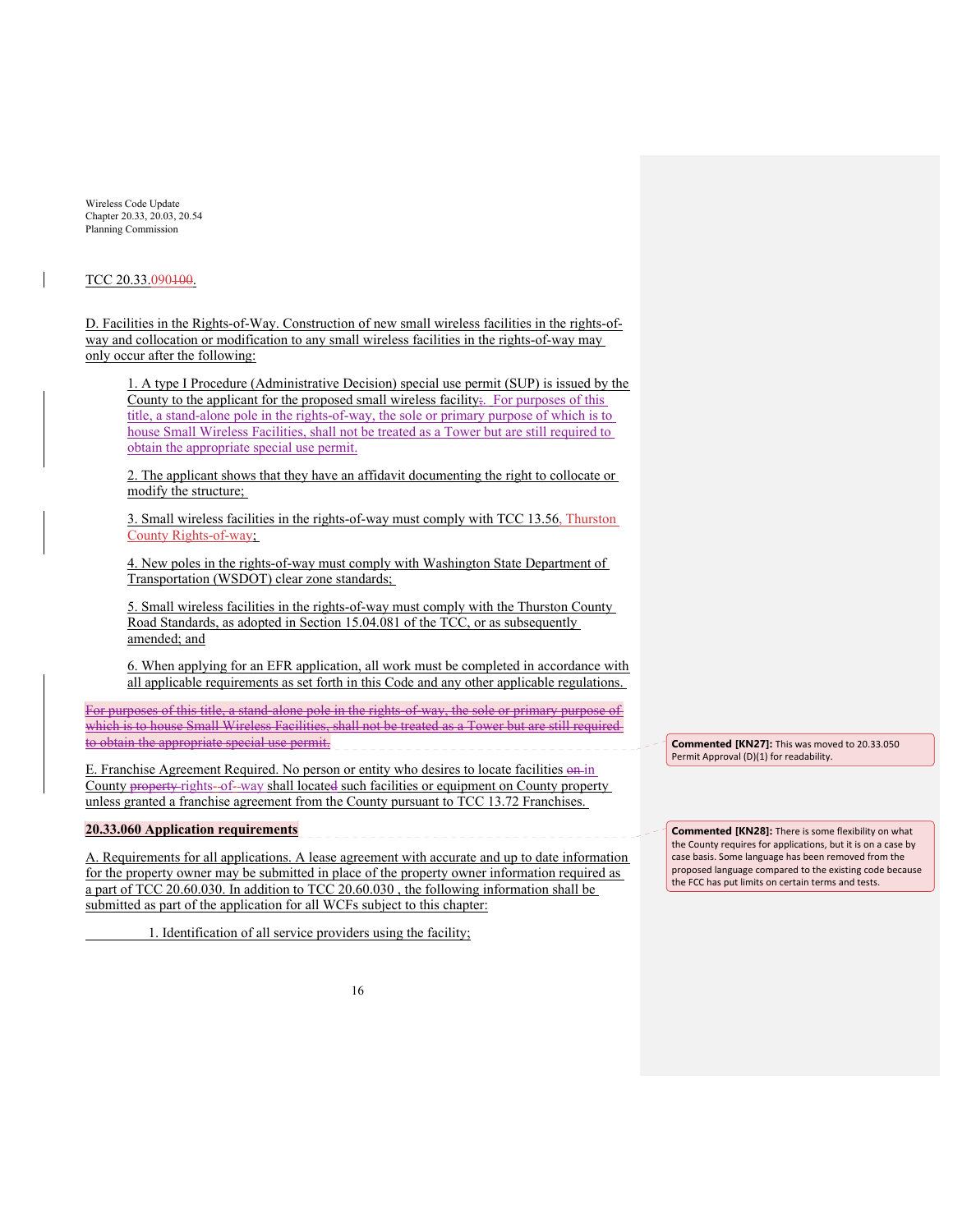> 2. If the applicant is not the owner or person in control of the structure or site, an attestation that the owner or person in control of the eligible support structure or site has consented to the proposed WCF or modification. If the WCF or eligible support structure is to be located within a public rights-of-way, the applicant must also attest that the applicant has authorization to install, maintain, and operate transmission equipment in, under, and above the public rights-of-way;

3. An attestation that the permittee will comply with existing structural, electrical, and safety codes, and a description of the general structural capacity of the new WCF and associated structure upon which the WCF is to be attached or the general structural capacity of the proposed modification, if applicable;

4. If the applicant proposes a modification requiring alteration to an eligible support structure, excavation, installation of new equipment cabinets, or other activities impacting or altering the land, existing structures, fencing, or landscaping, the applicant must submit a detailed site plan and drawings, showing the point of true north, and an appropriate scale depicting:

a. The location, elevation, and dimensions of the existing, proposed for collocation, modification, or replacement structures, transmission equipment, and equipment cabinets, as applicable;

b. The location of existing structures on the site, including fencing, screening, trees, and other significant site features; and

c. The location of any areas where excavation is proposed showing the elevations, depths, and width of the proposed excavation and materials and dimensions of the equipment to be placed in the area excavated.

5. If the applicant proposes a modification that will protrude from the edge of a nontower -structure, record drawings, as-built plans, or the equivalent, showing at a minimum the edge of the structure at the location of the proposed modification;

6. Copies of the land use or building permit approval that authorized the original installation of any existing tower or structure, or any subsequent approval(s) granting modifications, if applicable;

7. If new generators, or any other noise producing equipment components are being proposed, an assessment of noise that shows compliance with County and state noise standards; and

8. A stamped report by a state of Washington registered professional engineer, or a verified statement from a qualified radio frequency engineer, demonstrating or assuring that the site will be in full compliance with federal radio-frequency emissions standards for wireless facilities.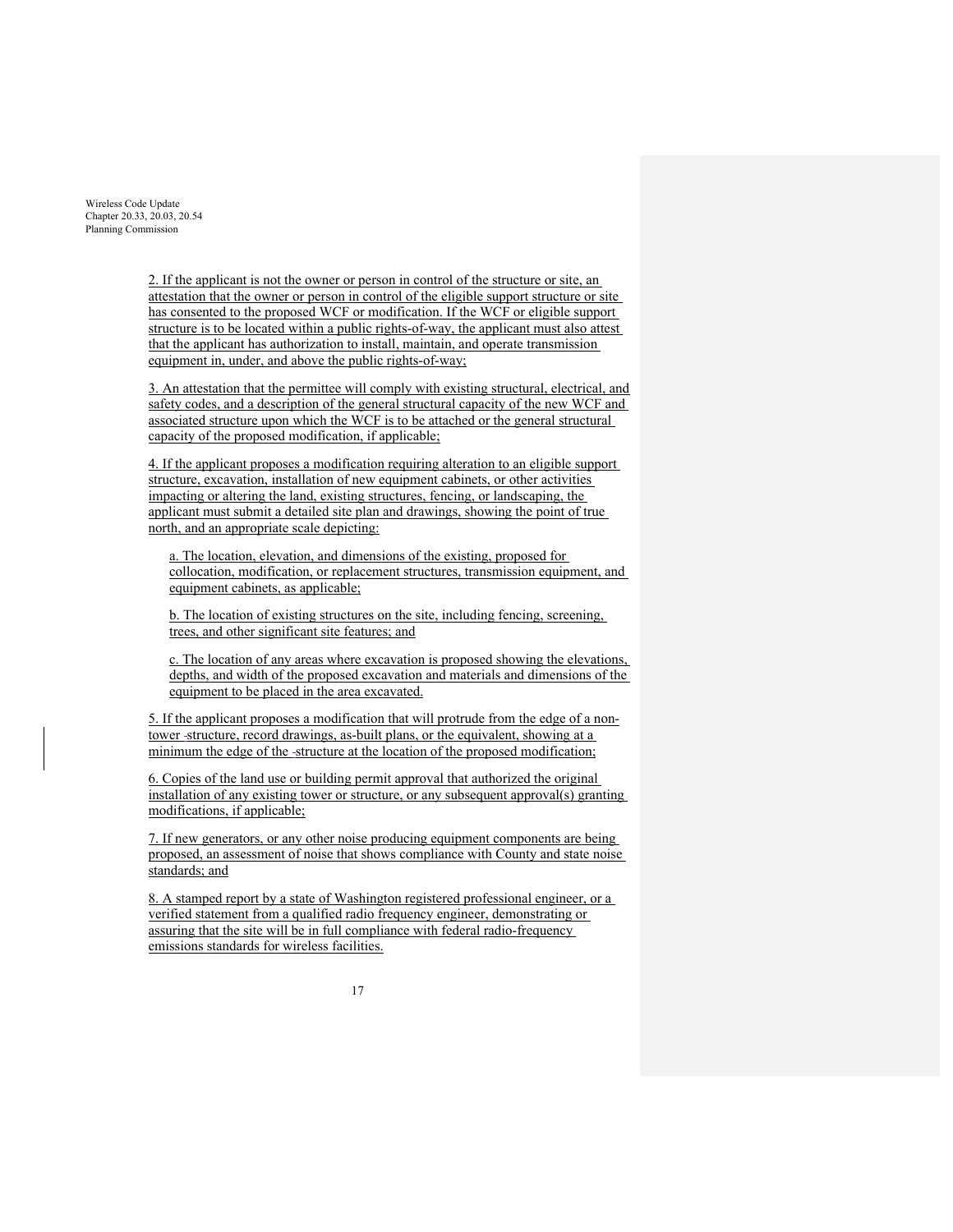B. Eligible Facilities Request. The application for an EFR shall not require the applicant to demonstrate a need or business case for the proposed modification or collocation. In addition to A, a complete application for an administrative SUP for an eligible facilities request includes:

> 1. A detailed explanation of how the proposed facilities modification is subject to review under Section 6409 of the Spectrum Act, 47 U.S.C § 1455(a), and 47 C.F.R. § 1.6100.

> 2. If the proposed modification will alter the exterior dimensions or appearance of the eligible support structure, the applicant shall include aA detailed visual simulation depicting how the eligible support structure will appear after the proposed modification is complete, and particularly, how concealment or stealth will be extended with the modification. The visual simulation shall depict to scale the eligible support structure in relation to the trees, landscaping and other structures adjacent to, or in the immediate vicinity of, the eligible support structure. The applicant may substitute alternate documentation and analysis if, in the reasonable discretion of the County, it provides similar detail and description of the proposed modification as set forth in this subsection.

C. Wireless Communication Facilities (WCF) including SWFs. Applications for SWFs may be submitted in batches of applications. In addition to the application materials delineated in subsection A of this section, a complete application for a SUP for a WCF (including SWFs) includes:

> 1. A description of compliance with the applicable design and performance standards set forth in TCC 20.33.1300. This includes, but is not limited to:

 a. A scaled site plan clearly indicating, to the extent applicable, the location, type and height of the proposed facility or collocation, on-site land uses and zoning, adjacent land uses and zoning, comprehensive plan classification of the site, proposed means of access, setbacks from property lines, spacing between tower(s) and other structures, elevation drawings of the proposed tower and any other structures, topography of the site, and proposed parking;

b. Legal description of the parent tract and leased parcel, if applicable;

c. A landscape plan showing specific landscape materials, if applicable;

d. Method of fencing, the finished color, and the method of camouflage and illumination, if applicable:

e. If new equipment cabinets, generators, or any other ground equipment components are being proposed:

18 i. A description of the method of concealment of equipment components, such as: whether such components will be located within an existing building, within an architecturally compatible addition to an existing building, or within

**Commented [CM29]:** Deleted to require visual simulations for EFRs in all circumstances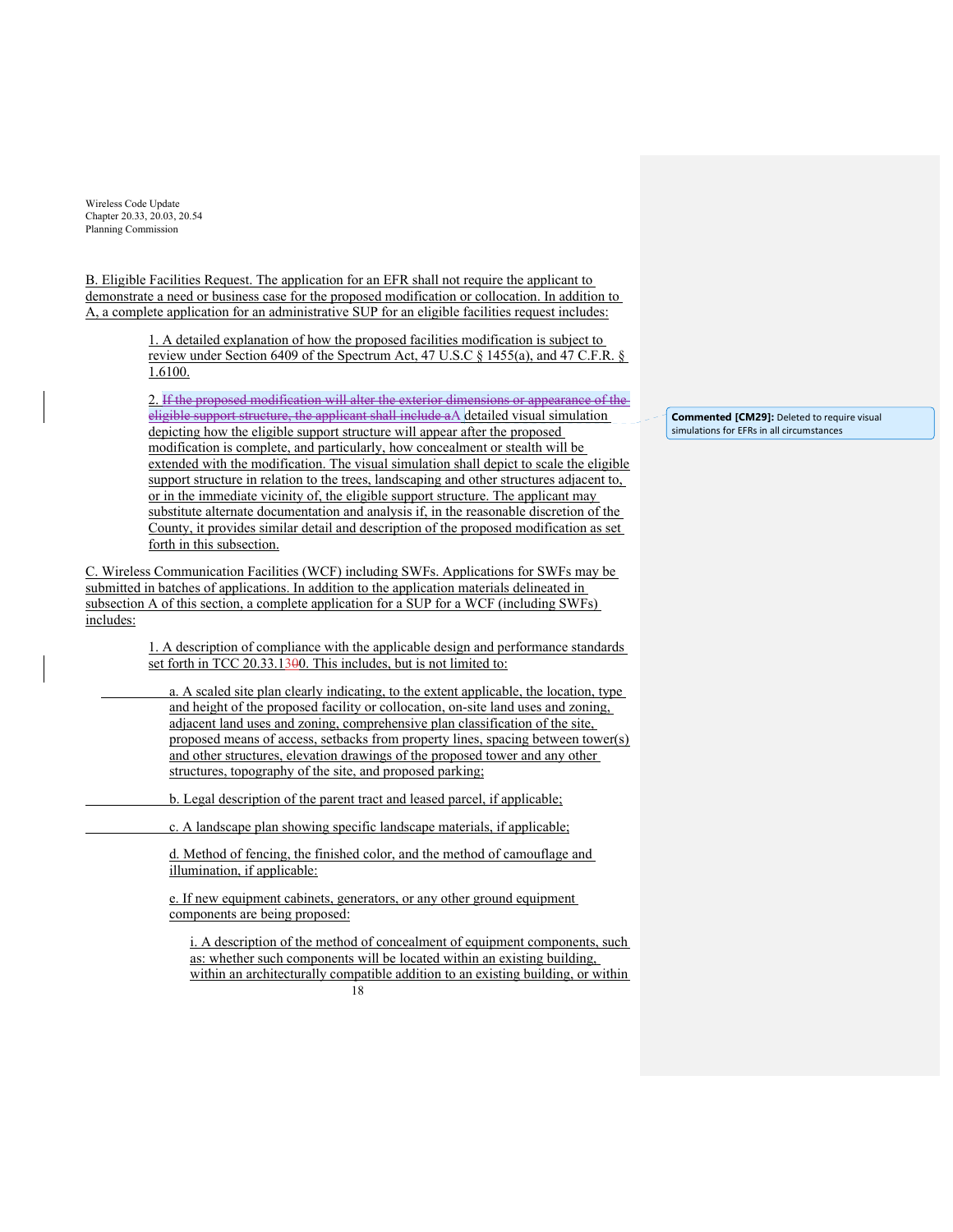> a new building which is architecturally compatible with other buildings on the site and adjoining properties; located underground; or within an equipment cabinet or shelter; and

ii. If equipment is proposed to be concealed within an equipment cabinet or shelter that will be located aboveground (and not mounted on or within the structure itself), a description of the landscaping and screening, if technically feasible; and

2. A description of compliance with the additional requirements in this chapter for collocating and for special uses subject to a Type III review, if applicable.

DE. New Towers. In addition to the application materials delineated in subsection A and CD of this section, a complete application for a SUP for a new tower includes:

> 1. An attestation from the applicant as to whether construction of a new tower will accommodate collocating of additional WCFs for other service providers.

2. For information purposes only and to assist the County in understanding the expected benefits of the site, but not to be considered as the criteria for approval, include Aan explanation of how the proposed new tower at the proposed location is necessary to either fill a significant gap in service, to introduce new services, to densify a network, or to otherwise improve service capabilities. Include applicable coverage maps, data, or documentation.

3. A description of the lack of suitability of the use of existing facilities, including towers or other structures to provide the services through the use of the proposed new tower.

4. Photo simulations of the proposed tower from adjacent residential properties and rights-of-way at varying distances; and

5. A statement in a form approved by the County attorney signed by the WCF applicant and the property owner of the proposed site agreeing:

a. To the collocation of additional wireless service providers on the applicant's structure or within the same site location;

b. That the applicant will remove all facilities and related equipment if the site is abandoned as a result of discontinued use for six months; and

c. That if the applicant fails to remove the facility within ninety days after notice of abandonment by the County, responsibility for removal shall fall upon the landowner (see TCC 20.33.180).

**Commented [ksf30]:** While this language tracks that of the FCC, we are concerned about the request for the various items of information contained in this subsection. Each of these items (filling a "significant gap," densifying a network, etc.) is helpful and interesting information for the County to have, but failure to prove that a proposed site will do any of these things is not grounds for rejection under federal law. In other words, a local government may not deny a permit on the basis that deployment will not fill a significant gap or demonstrate that it will improve service capabilities, etc. If you include these categories as "standards" or criteria it suggests to decision makers that they get to consider it the information provided and deny an application if the information is not sufficient. We recommend possibly clarifying that this requirement is for informational purposes only and is not the criteria for a decision.

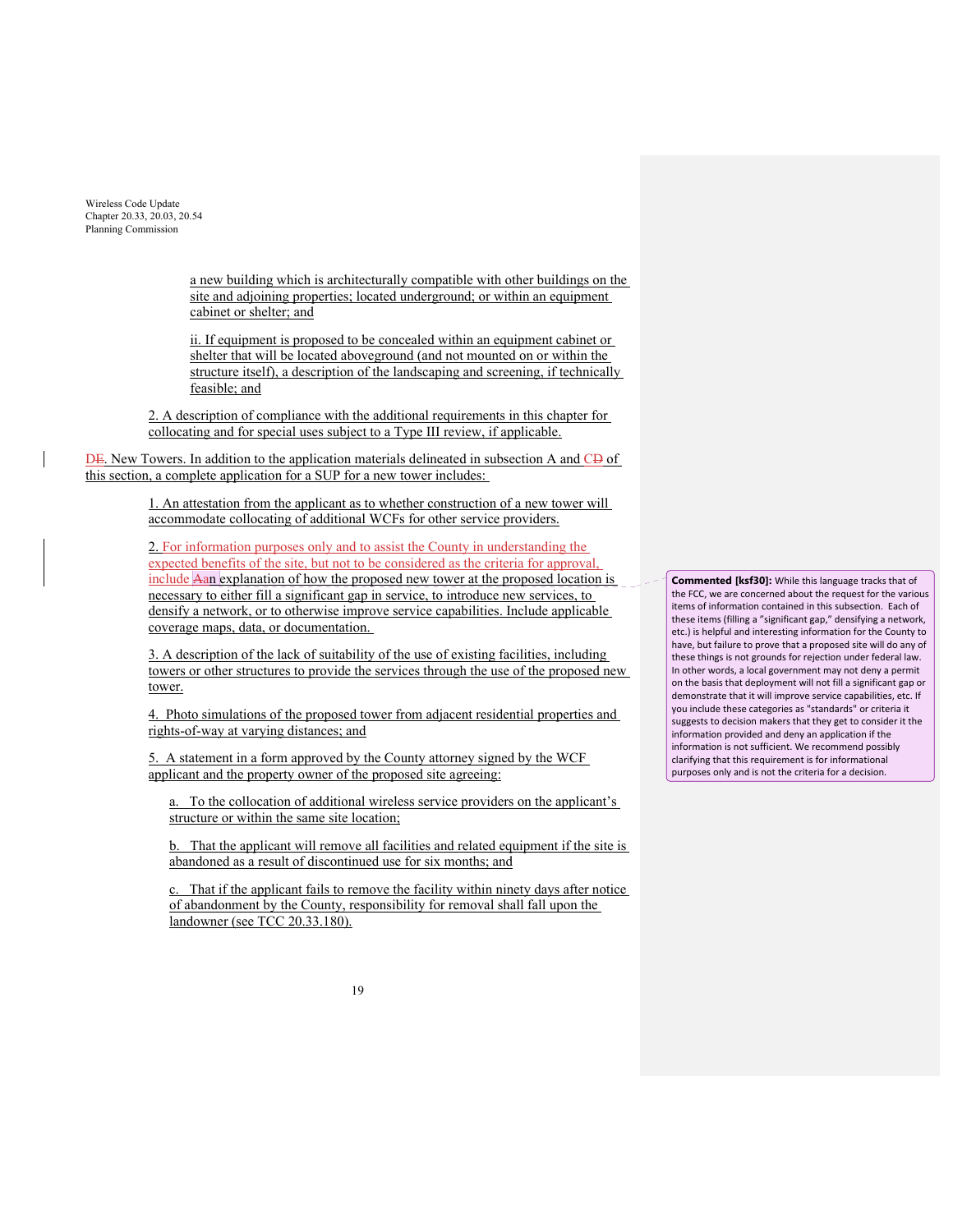EF. Third-Party Radio Frequency Emission Review. The County may submit the applicant's materials to a third-party RF professional for review, as may be reasonably deemed necessary by the County to determine compliance with this chapter and federal regulatory requirements.

 $FG$ . Fee. Every application made under this section must be accompanied by an application fee, which will be set by the Board of County Commissioners in its unified fee schedule, to reimburse the County for the costs of reviewing the application, including any third-party review required by the County. Permits for WCFs that attach to County structures (such as a utility pole), or are located within the County rights-of-way, may be subject to additional fees related to the attachment and use of property owned or controlled by the County.

GH. Waiver of Submittal Requirements. The approval authority or their designee may waive any submittal requirement upon determination that the required submittal, or part thereof, would prohibit or have the effect of prohibiting wireless communications or is otherwise not needed for review for compliance with this chapter. It is the intent of the County that waivers authorized under this section will only be used in rare occasions based upon unique, site specific factors. A waiver, to be effective, must be in writing and signed by the approval authority.

# **20.33.070 Permit approval process.**

A. Wireless Communication Facilities (WCF) Permits. The review process for WCF applications is that for a Type I Procedural Review (Ministerial Decision) special use permit (SUP) as detailed in 20.60.020(1) or a Type III (Quasi-Judicial Decision) special use permit (SUP) as detailed in 20.60.020(3), as determined by Table 1 of Chapter 20.54

B. This permit approval process does not apply to eligible facility requests.

## **20.33.080 Permit review criteria.**

A. In evaluating a permit application under this chapter, the decision-maker must examine the following criteria:

> 1. Whether all requisite licenses, certificates, and authorizations from applicable federal, state, and local agencies have been obtained by the applicant; and

2. Whether the applicant has shown that its' proposed WCF meets the standards and criteria set forth in this chapter, including the design and performance standards set forth in TCC 20.33.130; and

3. Whether the applicant has shown that its proposed WCF meets any additional requirements in this chapter for collocating or wireless special uses as set forth in TCC 20.33.140, if applicable.

B. Decision. After considering all information submitted, and the record on file and from any hearing, the approval authority or their designee will decide whether to grant, deny, or grant the permit with conditions, and must issue a written decision containing findings of fact supported by substantial evidence, based on the criteria above.

 $20$ 

**Commented [KN31]:** The County is strictly limited in its' ability to regulate RFE. It cannot require standards beyond the limitations set by the FCC. The County can require independent RF testing to verify the FCC limits, but it would need to be funded by the County. There is more information on RF also noted as a comment under draft TCC 20.33.150.

**Commented [KN32]:** This sort of language is intended to support the County decision making process if the code becomes out of compliance with FCC updates.

**Commented [KN33]:** This was deleted because those standards were consolidated under 20.33.130, which is referenced in (2).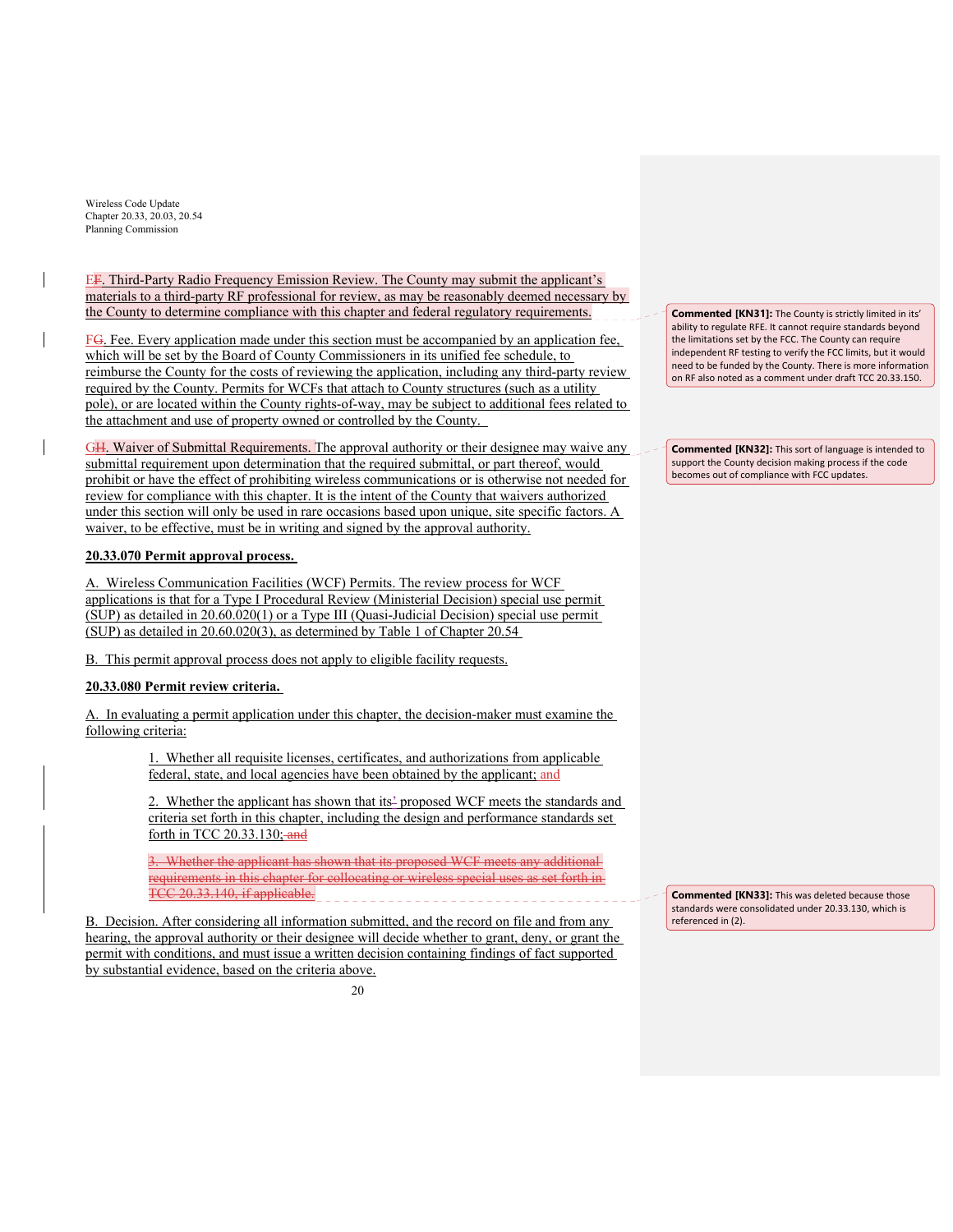C. Issued Permit. Any permit that is issued for a WCF under this chapter must contain the location, nature, and extent of approved use, together with all conditions that are imposed. If, at any time, the use no longer complies with the stated conditions, the owner will be declared in violation of this chapter and brought into compliance under Title 26 TCC.

### **20.33.090 Permit review criteria for special uses subject to type III review.**

A. In addition to the general criteria for approval uses set forth in this chapter, the following criteria apply to all WCFs denominated as special uses subject to Type III review:

The applicant must demonstrate that visual, noise, and other impacts associated with the proposed WCF have been minimized to the maximum extent feasible using existing concealment technology, site design, noise abatement techniques, concealment, disguise, camouflage, or the use of architecturally compatible improvements to existing structures where permitted, or underground placement of ancillary equipment. In evaluating the site design, consideration will be given to whether the facility will blend into the surrounding topography, tree coverage, foliage, and other natural features and whether locating the facility in alternative locations upon the subject property, or reasonably available properties would better conceal the facility through use of existing natural and built features;

2. The applicant must demonstrate compatibility of the proposed WCF with the height and mass of existing buildings and structures in the area and/or compatibility with the natural setting;

3. The applicant must demonstrate that the design of the proposed facility complies with the purpose and intent of this chapter, including, but not limited to, the design and performance standards set forth in TCC 20.33.130 which most closely match the proposed facility;

4. The applicant must demonstrate that alternative locations, including other collocations and alternative support structures, are not available for the proposed facility; and

5. The applicant must demonstrate that the proposed facility will be supported by adequate public facilities or services and will not adversely affect public services to the surrounding area, or conditions can be established to mitigate adverse impacts on such facilities.

### **20.33.100 Completeness review.**

A. Completeness Review. Applications to site small wireless facilities must be reviewed for completeness within 10 days of receipt; all other WCF applications must be reviewed for completeness within 30 days of receipt. If the application is not reviewed for completeness within the applicable time frame, it will be deemed complete.

 $21$ B. Tolling. For the initial submittal of applications to site small wireless facilities, the review period resets once an applicant submits its additional materials. For all other applications deemed **Commented [KN34]:** Like other sections, there is some flexibility with this language, but it's on a case by case basis.

**Commented [KN35]:** The language in this section is consistent with the FCC requirements.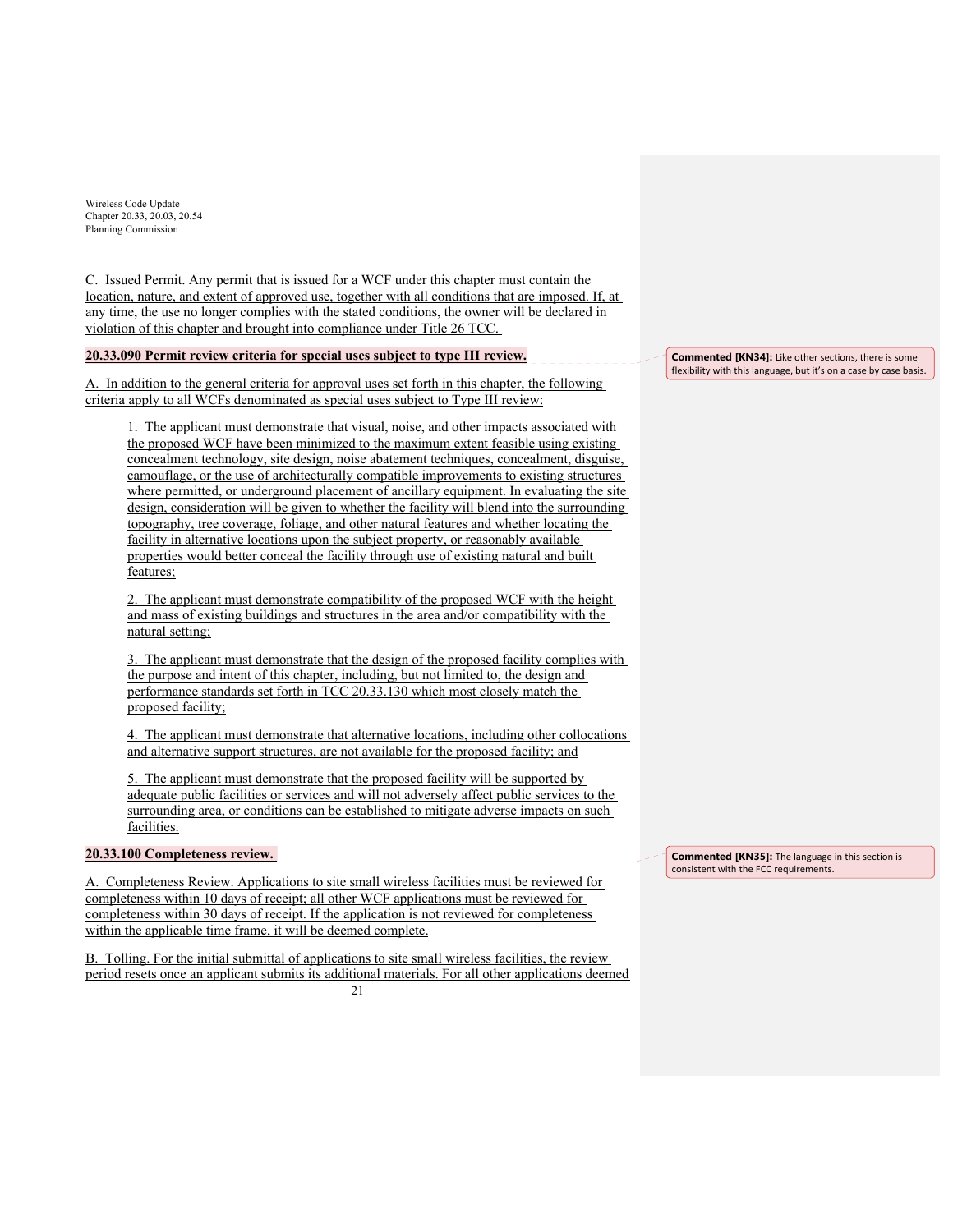incomplete and where notice is provided in accordance with subsection A above, the review period is tolled until additional required materials are submitted, and upon receipt of such materials, the review time frame begins to run again.

C. Submittal of Additional Materials. If an applicant submits additional materials, the approval authority must provide notice within 10 days as to any additional materials identified in the original notice that were not provided with the supplemental materials. Second or subsequent notices of incompleteness may not specify missing documents or information that was not delineated in the original notice of incompleteness. For second or subsequent notices of incompleteness, the review time frame will be tolled for all applications including for siting small wireless facilities. If the applicant does not submit the required materials within one hundred twenty (120) days, the County may notify the applicant that the application shall be deemed withdrawn.

D. Failure to Act. As required by 47 CFR  $\S$  1.6100(c)(4), if the decision-maker fails to approve or deny a request seeking approval for a special use permit within the applicable time frame for review, accounting for any tolling, the request is deemed granted. The deemed grant does not become effective until the applicant notifies the applicable reviewing authority in writing after the review period has expired that the application has been deemed granted.

# **20.33.110 Time frame for review.**

A. The time frame for review of an application for a WCF begins to run when an application is submitted, not when the application is deemed complete. Written decisions are due within the time stated unless otherwise tolled pursuant to TCC 20.33.100.

1. Eligible Facility Request.

a. Time Frame. Written decision due within 60 days from receipt of submission of application.

b. If the County finds that the application involves a substantial change, the County may deny the application.

2. Collocating WCFs on an Existing Structure.

a. Time Frame. Written decision due within 90 days from receipt of submission of application.

b. This provision does not apply to small wireless facilities.

3. WCF with a New Structure.

a. Time Frame. Written decision due within 150 days from receipt of submission of application.

b. This provision does not apply to small wireless facilities.



**Commented [CM36]:** While local governments must comply with the FCC's shot clock rules (how many days before a decision must be made before an application is deemed automatically approved), they also have the authority to toll or "pause" the shot clock if applications are incomplete and request more information from the applicant. It is important to add language referencing these "pauses" here in order for the County to retain maximum authority allowed under the law, and so that County staff know when and under what circumstances they can pause the shot clock.

**Commented [KN37R36]:** That being said, the County cannot make any changes to the shot clocks or what circumstances would allow the County to pause it.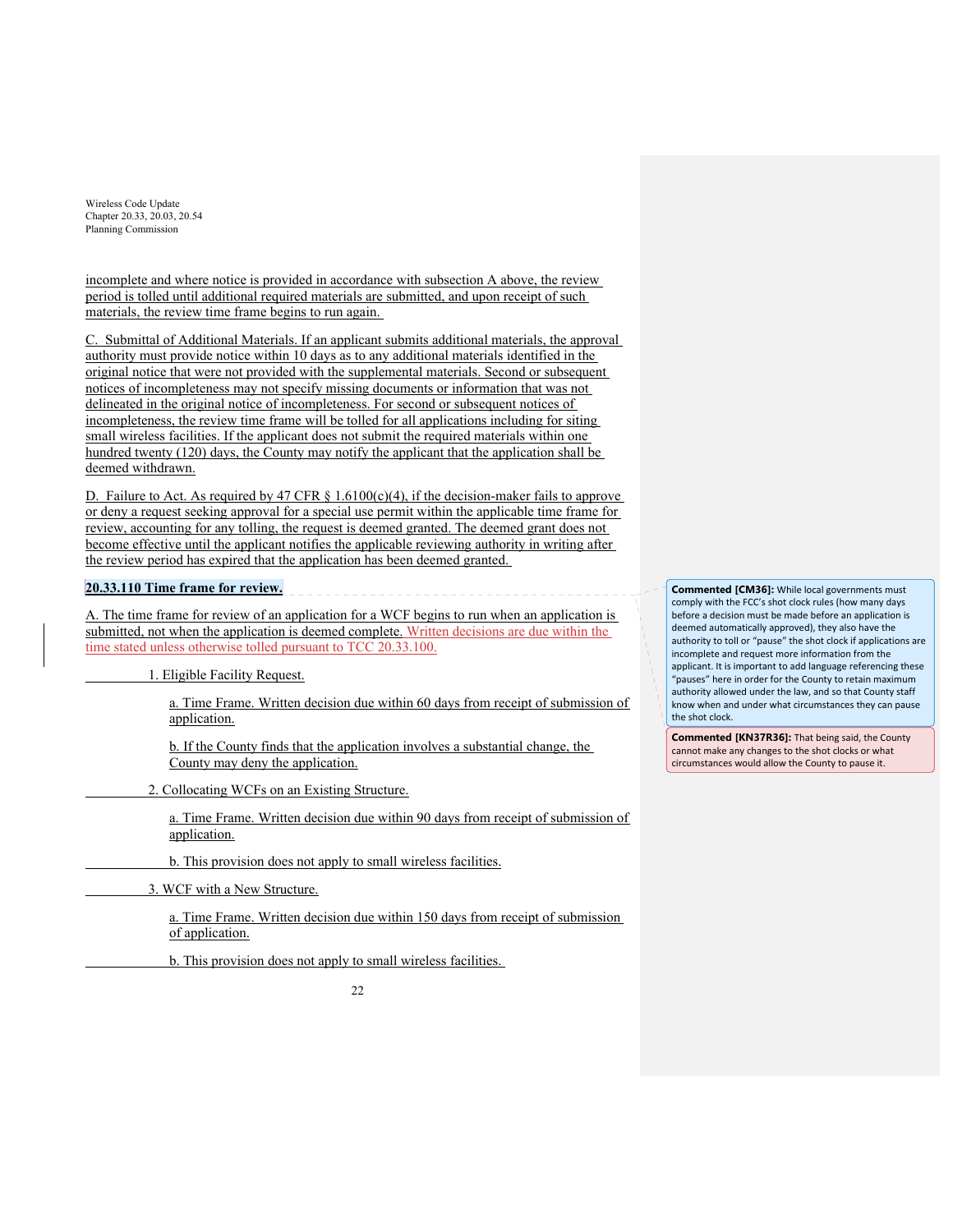4. Collocating Small Wireless Facilities on an Existing Structure.

a. Time Frame. Written decision due within 60 days from receipt of submission of application.

5. Small Wireless Facility with a New Structure.

a. Time Frame. Written decision due within 90 days from receipt of submission of application.

**20.33.120 Appeals.** 

A. The decision of the approval authority or their designee is final and may be appealed directly to a court of competent jurisdiction; notwithstanding the provisions of TCC 20.60.060.

#### **20.33.130 Design and performance standards.**

All WCFs locating within unincorporated Thurston County and the Urban Growth Areas (UGAs) must comply with the following standards:

A. Standards for all types of facilities:

1. General.

a. All portions of the facility must be the minimum size necessary to support operation of the facility and the reasonable expansion of additional new technologies or frequencies, as certified by the provider.

b. Owners and operators must provide information regarding the opportunity for the collocation of facilities. Provision for future collocation may be required if technically feasible.

c. It is prohibited to use any tree as a support structure for any attached WCF or to use any tree to attach any transmission equipment for any WCF.

2. Antennas (including small wireless facilities).

a. Except for macro tower sites, antennas must either be flush mounted within 12 inches of the support structure, or within 12 inches of the face of the building they are attached to; or be contained in a canister that is a continuation of the support structure and is centered on top of the support structure.

b. All antennas or arrays must be a color and material that matches the support structure, to the extent technically feasible.

c. Roof-mounted installation is permitted when the screening requirements below have been met. The antennas, mounting brackets, and any concealment structures are exempt from the height limit of the underlying zone to the extent

 $23$ 

**Commented [KN38]:** There isn't much flexibility in language around appeals because of the shot clocks.

**Commented [CM39]:** As mentioned above, design and aesthetic standards are arguably the area where local governments retain the most authority, so long as the requirements do not have the effect of inhibiting a provider's ability to provide wireless service. The County has the authority to require design standards specific to wireless infrastructure, and to deny infrastructure that fails to meet those standards (with limitations).

We generally recommend requiring that wireless infrastructure be "concealed" as defined by the FCC rather than only "camouflaged" where feasible. By requiring concealment in all feasible circumstances, the County will retain greater authority to deny future EFR applications, because a modification to an existing structure that defeats concealment would not qualify as an EFR.

In order to promote the most flexibility to the County and the ability to adapt quickly to changing conditions, we also generally suggest a code provision noting that the Director has the authority to adopt administrative standards addressing design requirements. This allows for flexibility as technologies change, and avoids the lengthy process of getting changes approved by elected bodies. Some communities prefer this and others prefer to keep all design requirements in the code.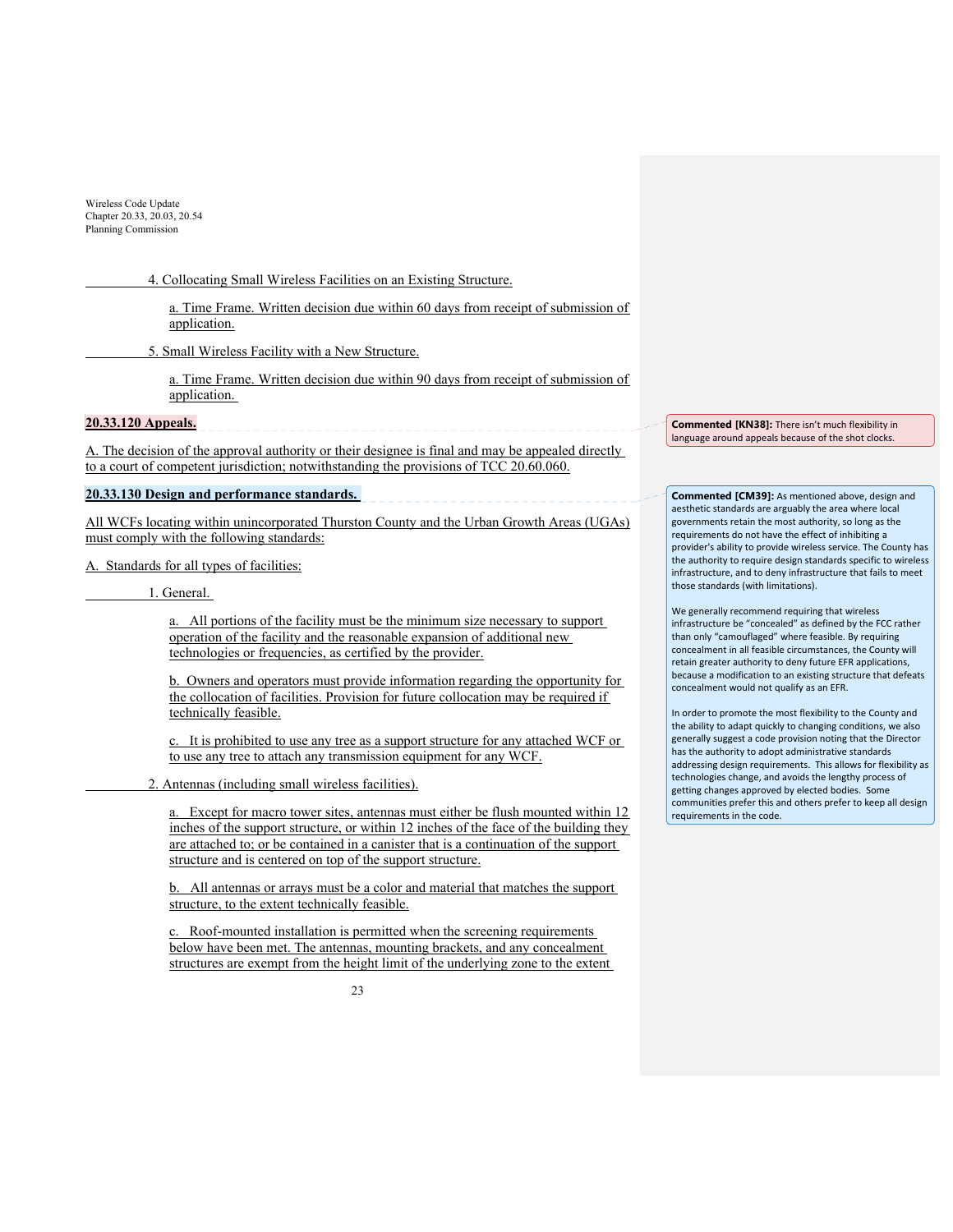> that the total height of such facilities does not increase the overall building height by 28 feet, or 50 percent of the original building height, whichever is less.

3. Equipment Cabinets, Shelters, and Undergrounding.

a. All equipment necessary for the operation of the facility must be concealed, either within an existing building, within an architecturally compatible addition to an existing building, or within a new building which is architecturally compatible with other buildings on the site and adjoining properties; or located underground, with exceptions as stated in TCC Chapter 13.84, or located within pole structures or in pole mounted equipment, and any which may be underground, or ground mounted, and landscaped and screened pursuant to the County's typical landscaping requirements.

b. Underground shelters are not allowed where such shelters would interfere with existing uses of public land including, but not limited to, public rights-of-way.

c. Equipment cabinets and shelters may be permitted upon abutting private property located within public rights-of-way, or public utility easement, pursuant to the applicable requirements and obtaining the appropriate permits specified in TCC Chapters 13.56 and 13.60.

d. Prefabricated concrete and metal structures for equipment enclosures are not permitted unless treated with a facade giving the appearance of masonry or wood siding and are compatible with the existing neighborhood and surrounding setting.

4. Camouflage and Concealment. All WCFs and any related accessory equipment shall, to the maximum extent possible, use concealment design techniques, and where not possible utilize camouflage design techniques. Camouflage design techniques include, but are not limited to using materials, colors, textures, screening, undergrounding, landscaping, or other design options that will blend the WCF to the surrounding natural setting and built environment.

a. Where WCFs are located in areas of high public visibility, they shall, where physically possible, be designed to be concealed, and where not possible to be concealed, to minimize the WCF profile through placement of equipment fully or partially underground, or by way of example and not limitation, behind landscape berms. Except for small cell facilities, facilities on private property that are not concealed must be screened through the use of mature trees that are a minimum of 20 feet tall and planted to screen at least 80 percent of the area around the facility, if technically feasible.

b. A concealment design may include the use of facilities designed to resemble an object that would be commonly found in the area, including, but not limited to, a flagpole, a clock or bell tower, a tree that is a native conifer species, a silo, or for

**Commented [CM40]:** As mentioned above, this requirement retains the significant authority the County has to address aesthetics.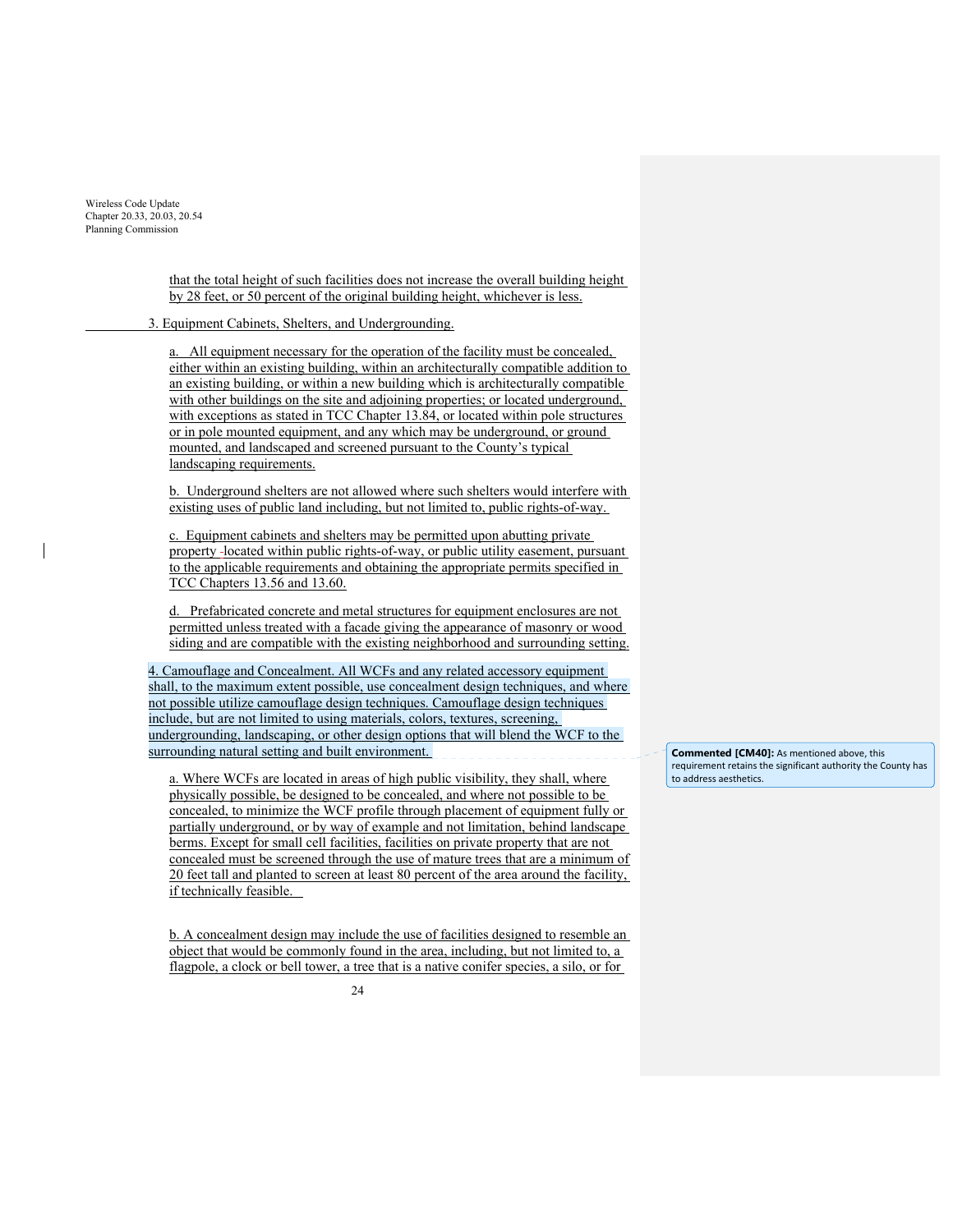> SWFs, a facility that fully encloses antennas and equipment. Antennas, to the maximum extent feasible, must be concealed by the support structure, so as not to be recognized as WCFs.

c. All WCFs, such as antennas, vaults, equipment rooms, equipment enclosures, and towers shall be constructed of non-reflective materials (visible exterior surfaces only).

#### 5. Noise

Noise reduction measures must comply with applicable County or Washington state noise regulations.

## 6. Landscaping

a. Except when located in the rights-of-way or on a rooftop, WCFs and equipment cabinets must be concealed by surrounding with a minimum of fourfeet-wide landscaping, in the applicable zones set forth in the County's general zoning provisions, if technically feasible.

b. Towers must be landscaped with a buffer of plant materials that effectively conceal and screen the view of the tower compound from properties used for residences, if technically feasible. In some cases, natural growth around the property perimeter may provide a sufficient buffer.

c. Existing mature tree growth and natural landforms on the site must be preserved to the maximum extent possible.

### 7. Setbacks

a. In residential zones, towers, antennas, monopoles, other wireless facilities, and equipment pertaining thereto must not be closer than the greater of the minimum building setback or 100 percent of the tower height from the adjoining lot line.

b. In nonresidential zones, facilities must comply with the setback requirements set forth in the applicable zoning code, TCC Title 20.07. If land in a nonresidential zone abuts a residential zone with an incompatible use, facilities must not be closer than the greater of the minimum building setback or 100 percent of the tower height from the adjoining lot line.

c. Reduction in setbacks is allowed as follows:

i. If the applicant uses visual or noise abatement techniques, such as decorative noise walls, to achieve equivalent or greater reduction of visual and noise impacts from the WCF. ii. If the tower is constructed with breakpoint design technology. If the tower has been constructed

 $25$ 

**Commented [CM41]:** Setbacks are not directly addressed under FCC regulations. Federal statute and FCC regulations require that local governments may not promulgate or enforce regulations that "prohibit or have the effect of prohibiting" wireless service (47 U.S.C. 253(a)), and in certain cases, setback requirements can result in effective prohibition of wireless service. The current standards here are similar to the ones we have seen in many communities, and we recommend not increasing the setback requirements.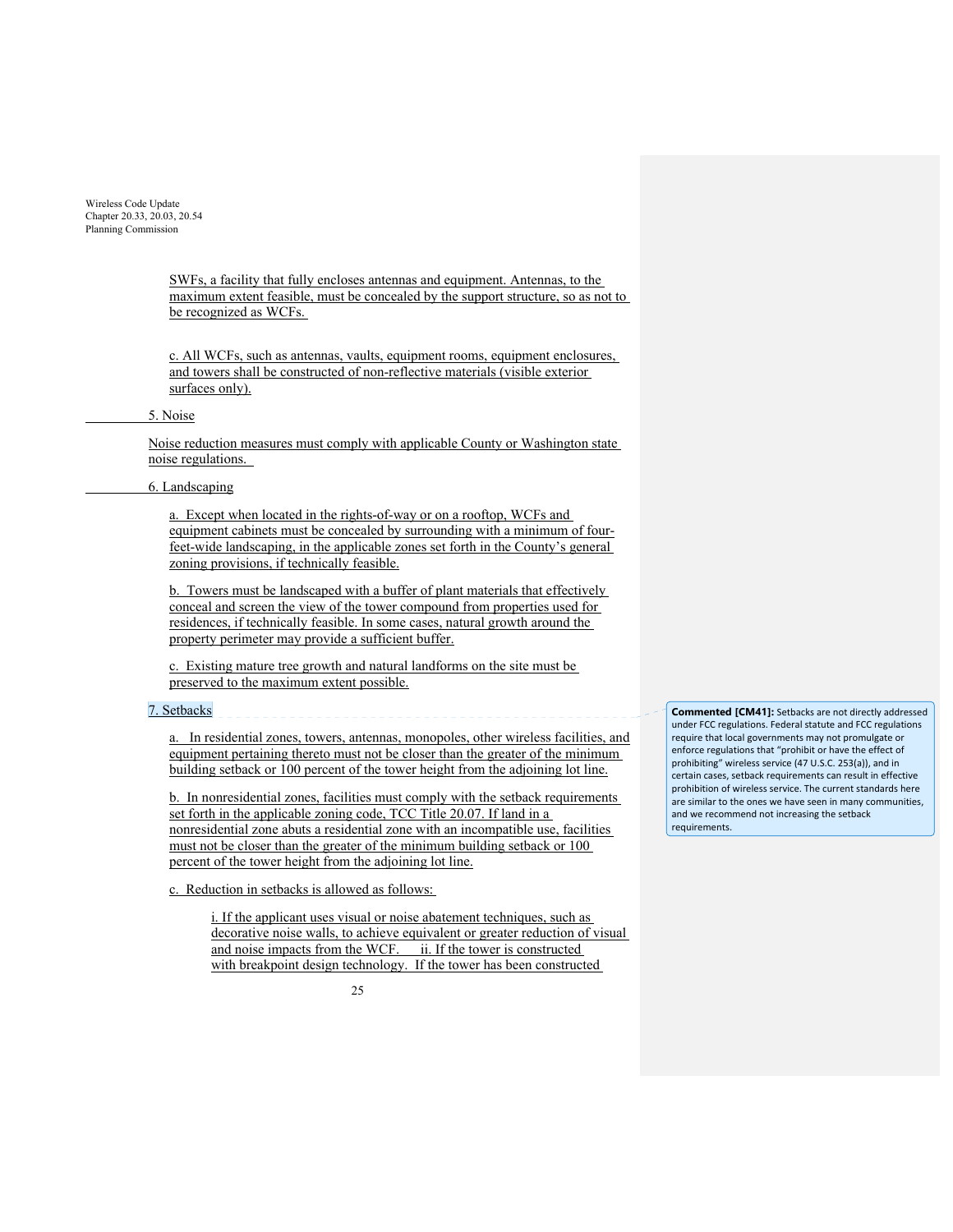> using breakpoint design technology, the minimum setback distance shall be equal to 110 percent (110%) of the distance from the top of the structure to the breakpoint level of the structure, or the applicable zone's minimum side setback requirements, whichever is greater. (For example, on a 100-foot tall tower with a breakpoint at eighty [80] feet, the minimum setback distance would be twenty-two [22] feet [110 percent of twenty (20) feet, the distance from the top of the tower to the breakpoint] or the minimum side yard setback requirements for that zone, whichever is greater.) Provided, that if an applicant proposes to use breakpoint design technology to reduce the required setback from a residence, the issuance of building permits for the tower shall be conditioned upon approval of the tower design by a structural engineer.

iii. Where mature vegetation within the otherwise applicable setback affords visual mitigation

d. For substantial changes to existing WCFs, new equipment associated with the facility must be placed no closer to existing residential uses than any existing equipment enclosure on the subject property.

e.These setback requirements do not apply to SWFs in the ROW.

8. Spacing

a. Any new pole for an alternative tower structure or SWF in the rights-of-way shall be separated from any other existing WCF facility by a distance of at least six hundred (600) feet, unless the new pole replaces an existing traffic signal, street light pole, or similar structure determined by the County.

**b.** These spacing requirements do not apply to SWFs in the ROW.

be. The minimum spacing requirements herein will not apply if they prohibit or have the effect of prohibiting wireless communication.

B. Additional Standards for Specific Types of Facilities:

1. New Towers and Concealed Support Structures

a. Any wireless applicant that proposes to construct a new tower or concealed supported structure, including lattice and guy towers, must show that:

i. The proposed tower or structure has been designed in a manner that will allow for the collocation of at least one additional antenna array on the structure, if technically feasible;

**Commented [CM42]:** Spacing has similar issues to setbacks—some spacing requirements could be found to result in an effective prohibition of wireless services. These standards are similar to those we have seen in other communities and we do not think they would have the effect of prohibiting service.

**Commented [KN43]:** This is being deleted because it was determined to be specifically meant for facilities in the rights‐of‐way.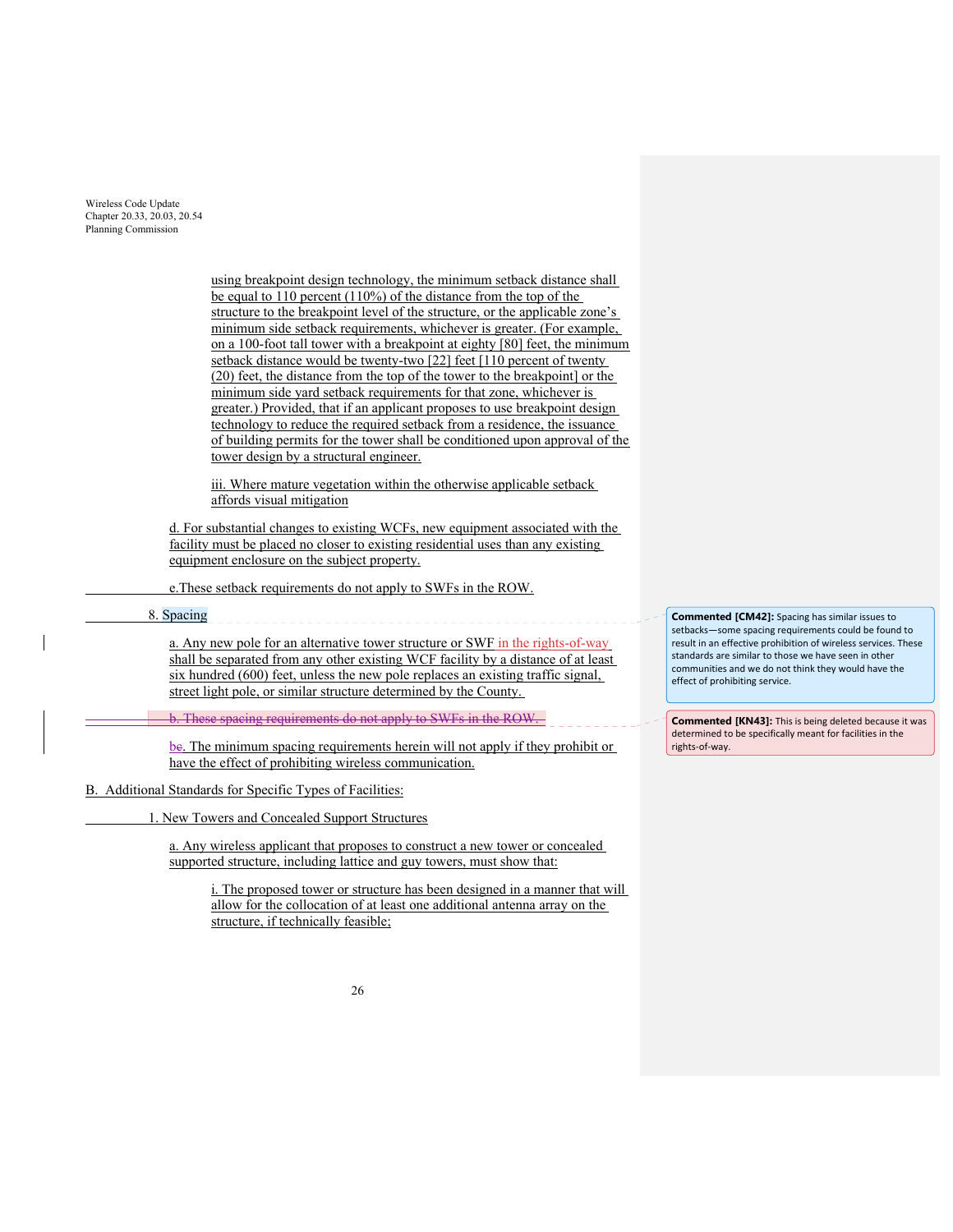> ii. The height of the tower or structure may not exceed 180 feet, or the height of similar structures permitted in the zone within which it is located, whichever is greater; and

iii. These standards do not apply to SWFs in the ROW.

b. In zones that allow residential uses, towers and their antennas must not be closer than 200 feet or 100 percent of the tower height from the nearest residential dwelling(s), as measured from the closest point from the exterior of the dwelling to the WCF, whichever is greater.

# 2. Lattice Towers and Guy Towers

In addition to the requirements of (1), Lattice Towers and Guy towers shall meet the following:

a. Color. Towers shall have a nonglare finish, painted to match or be compatible with the sky or trees with a non-glare paint, unless a different color or finish is required by the FCC or FAA;

b. Camouflage. Cables on lattice and guy towers that would be visible from public rights-of-way and residential property must be contained in conduit colored to blend in with the tower, as determined by the approval authority or their designee. The approval authority may allow a different color or waive the requirement if a matching conduit is not available. In addition, lattice and guy towers shall be located, designed, and screened to the extent feasible to blend with the immediate surroundings so as to reduce visual impacts.

i. Proposed lattice and guy towers shall be located where their visual impact is least detrimental to views of recognized landmarks, such as, but not limited to, Puget Sound, Nisqually Valley, Mount Rainer, the Black Hills, and the Olympic Mountains. If the approval authority determines that the proposed location for the tower would have a significant detrimental impact on a view of a recognized landmark, the approval authority shall deny the proposal unless the applicant demonstrates that a less impacting site is not available or feasible.

 ii. Lattice and guy towers shall be sited off ridgelines unless they are designed to blend in with the surrounding environment in such a manner that they would not have a significant visual impact, as determined by the approval authority, or the applicant demonstrates that no alternative location is available or feasible; and

c. Setbacks from specific uses

i. Residential Properties: Lattice towers and guy towers shall be setback from all adjacent residentially owned properties a distance no less than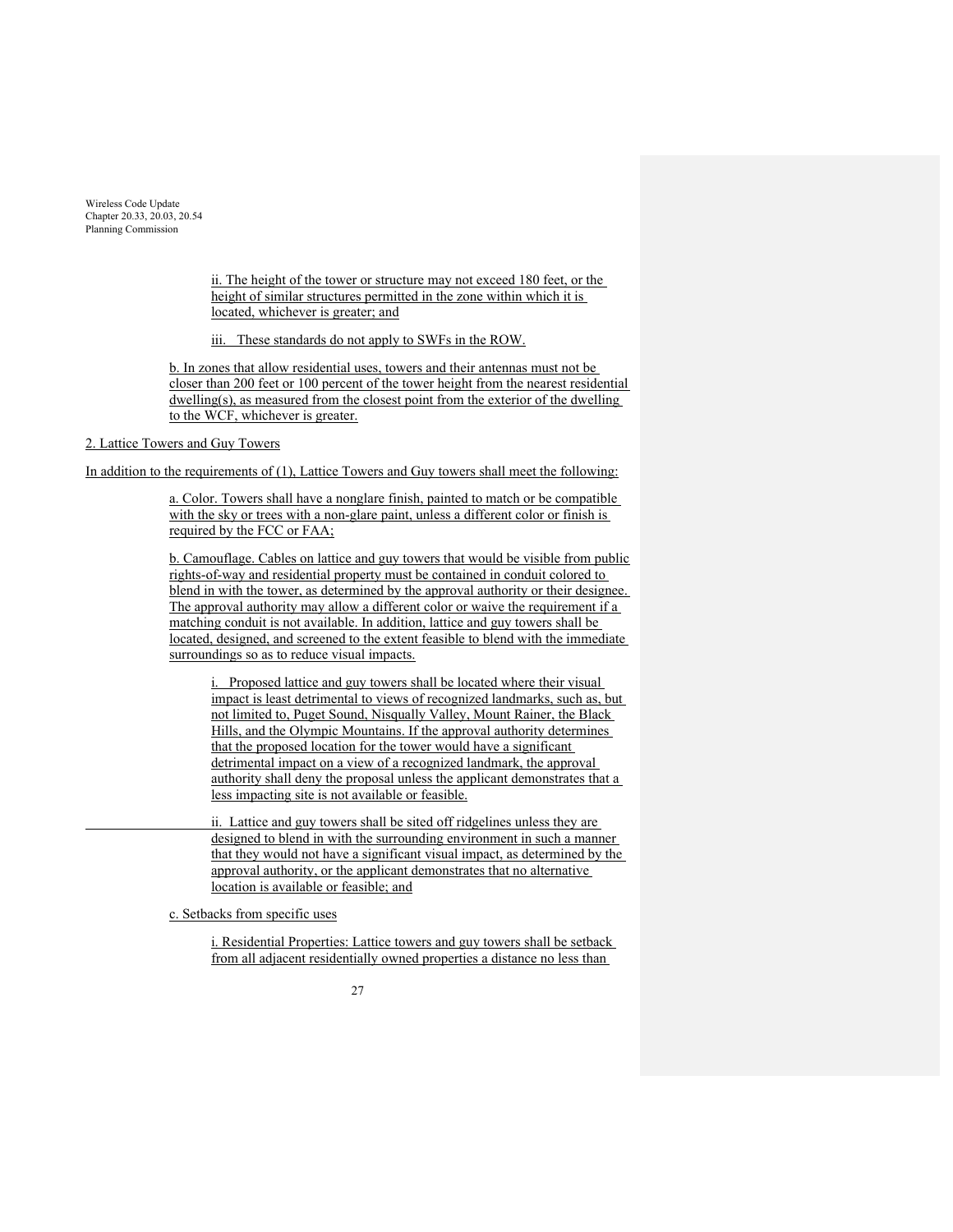> two feet for every foot of tower height or no less than one foot for every one foot of tower height if the tower is of a camouflaged design.

> ii. Other properties: Lattice towers and guy towers shall be set back from all rights-of-way and adjacent properties a distance no less than one foot for every foot of tower height.

iii. Distance from other towers. No new lattice or guy towers may be constructed within one thousand three hundred and twenty feet of any other lattice or guy tower.

# 3. Collocating WCFs.

a. Collocations (as defined in TCC 20.03.040 $\left(\right)$ ) are permitted on existing monopoles and stealth support structures, so long as the collocation maintains the appearance of the existing structure and does not interfere with the County's placement of cameras or other public safety uses.

b. The height of the existing WCF may be increased by the minimum vertical separation necessary between the antenna facilities, not to exceed 20 feet, except for towers and utility poles outside public rights-of-way, the height of which may be increased by up to 30 feet to accommodate the minimum separation requirement. The height of the existing facility with all increases in height due to collocations may not exceed the general height limitation for similar structures or buildings within the zone in which it is permitted or 120 feet, whichever is greater.

c. Existing monopoles and antenna support structures may be replaced to accommodate collocation. Replacement monopoles and stealth support structures must, to the maximum extent feasible, be located within 20 feet of the existing structure within the public rights-of-way, or within 30 feet of the existing structure outside of the public rights-of-way, and maintain the design of the original structure, including any stealth or camouflage components. Collocations shall adhere to minimum required property lines and residential setbacks.

d. All antenna support structures permitted pursuant to the terms of this chapter or otherwise located within the County must be made available for use by the owner or initial user thereof, together with as many other wireless service providers as can be technically collocated thereon. If the County is the structure owner, it may charge associated application fees and rental rates associated with collocated structures, to the extent allowed by applicable law.

e. Collocating facilities must meet all other visibility and performance standards.

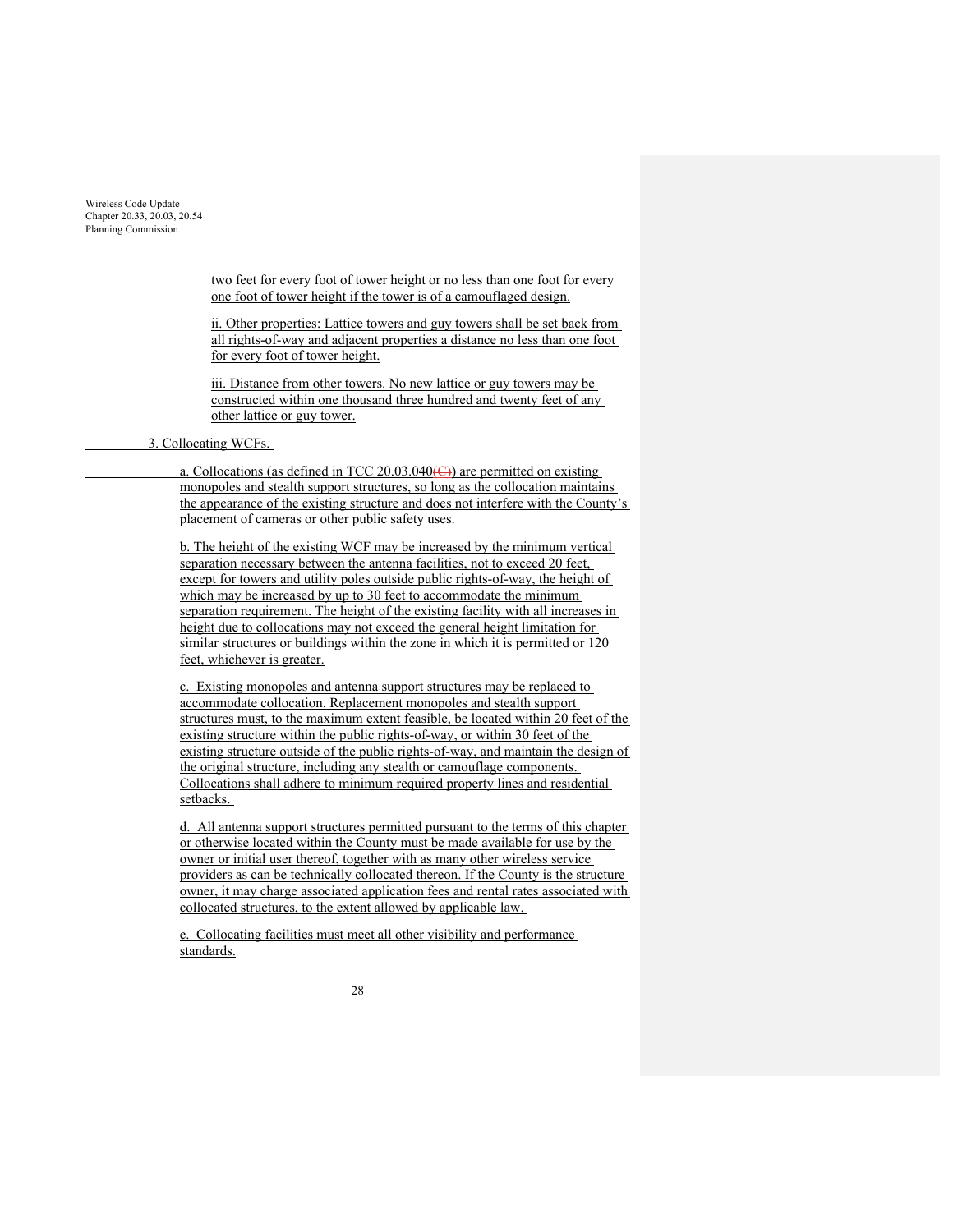> 4. Collocating WCFs within Public Rights-of-Way. In addition to the requirements of (3), Collocations within the rights-of-way shall meet the following:

a. Monopoles located within public rights-of-way must be located a minimum of 500 feet apart; a shorter distance may be approved if the applicant submits an engineering analysis and equipment specifications that demonstrate the reduced distance is necessary to provide adequate coverage and capacity.

ab. Where a facility located upon a monopole or utility pole requires vertical separation between its facilities and the antenna(s), the structure/pole and antenna may be raised or replaced with a taller structure to accommodate the minimum separation requirement, not to exceed 20 feet in the public rights-of-way. Any additions must be constructed of similar materials and have surface treatments which match the color and texture of the original facility to the extent technically feasible.

5. Electric Transmission Towers or Utility Poles Outside Public Rights-of-Way

a. Where a utility located upon the support structure (such as an electric transmission tower) requires vertical separation between its facilities and the antenna(s), the structure/pole and antenna may be raised by a mount or replaced with a taller structure to accommodate the minimum separation requirement, not to exceed 30 feet. Any additions must be constructed of similar materials and have surface treatments which match the color and texture of the original facility to the extent technically feasible.

6. Playfield, Ball Field, and Stadium Light Mounted Facilities

a. So long as they meet the requirements of the applicable zone district, WCFs are permitted on any playfield, ball field, or stadium light. Where lighted signs and illuminated areas are permitted, such illuminating devices must be shaded and directed so as to minimize visibility from any residentially zoned property.

7. Amateur Radio ("Ham" Radio)

a. Antennas and support structures used primarily for federally licensed amateur ("ham") radio activities may exceed the maximum allowable height for buildings provided that:

i. The proposed structure height is necessary to successfully engage in amateur radio communications; andii.The height must be no more than the distance from the base of the antenna to the property line.

8. Attached to buildings

**Commented [KN44]:** This was deleted because macro facilities are currently not proposed to be allowed in the ROW. This is stated under 20.33.020 Prohibited Locations.

**Commented [KN45]:** This is just to clarify that this was not meant to be a blanket approval.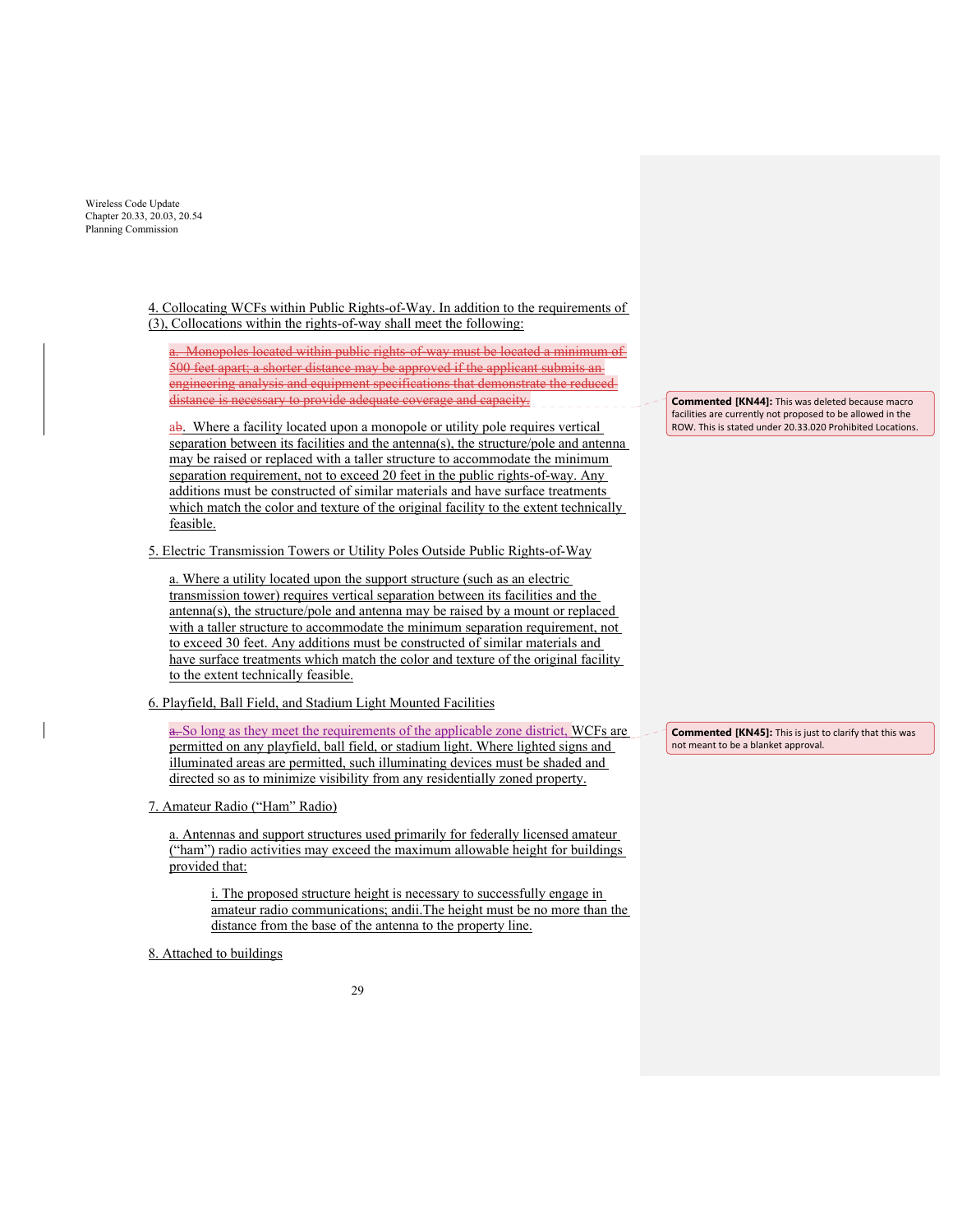> a. Maximum Height. Attached wireless communication facilities or antennas shall not exceed 28 feet in height above the building roof or top of an existing structure on which it is mounted.

b. Wall Mounted. If the antenna is mounted on a wall, it shall be as flush to the wall as technically feasible.

c. Architectural Compatibility, Screening and Camouflaging. The antenna shall be architecturally compatible with the building and wall on which it is mounted, and shall be constructed, finished, or fully screened to match as closely as possible the color and texture of the building and wall. Such facilities will be considered architecturally and visually compatible if they are camouflaged to disguise the WCF or designed to blend with the building on which it is mounted.

d. Equipment Structures. Equipment structures mounted on a building roof shall either be hidden from view from ground level off-site or have a finish/texture similar to the exterior building walls. Equipment for an attached antenna may also be located within the building on which the antenna is mounted. Any ground equipment that is not buried shall be located and screened to minimize visibility from adjacent properties and rights-of-way.

e. Signals, Lights, and Signs. If lights are necessary, they shall be of a type that has the least visual impact for people at ground level, as determined by the approval authority or their designee.

f. Outdoor Storage. Outdoor storage of motor vehicles or materials associated with the wireless communication facility is prohibited.

# **20.33.140 Maintenance of facilities.**

The owner or operator of all wireless communication facilities must maintain their facilities in a good and safe condition and in a manner which complies with all applicable federal, state, and local requirements.

# **20.33.150 Radio-Frequency (RF) emissions.**

A. All wireless communication facilities must comply with applicable Federal Communications Commission (FCC) regulations regarding radio-frequency emissions. Compliance with applicable federal laws and regulations shall be a condition of any permit issued under this chapter.

B. If the County determines that a WCF site is exceeding federal limits of RF emissions, it may notify the site owner or operator and require that the site be brought into compliance. Failure of a site owner or operator to maintain compliance with federal RF standards may result in the County's taking any compliance action available under applicable law.

# **20.33.160 Testing of facilities required – Noise emissions.**

30

**Commented [CM46]:** As we have discussed, this is an area where local governments have very little authority. Generally, the County can only require that providers adhere to FCC standards and cannot require them to adhere to higher standards, or to provide documentation related to compliance such as periodic RF testing, that is not required by the FCC. The FCC regulations do not say this specifically. Our opinion on this issue stems from our review and understanding of the caselaw that has developed on this issue.

Citizen stakeholders have argued that the FCC's RF standards are not compliant with the Telecommunications Act of 1996 and the County can ignore FCC regulations on this issue. They have their own legal counsel that has suggested this position. Our position is that this is patently false and would open the County to significant legal liability. A local government cannot decide to ignore FCC rules because they believe the rules do not comport with the text of the Telecom Act-only a court can make that decision. It is settled as a matter of law that only the FCC can regulate RF emissions; the most local governments can require is evidence of such compliance. Generally, we recommend requiring a signed report by a qualified RF engineer demonstrating that planned wireless infrastructure falls within FCC RF standards.

In addition, the citizen stakeholders have asserted that the DC Circuit Court of Appeal's decision in Environmental Health Trust v. FCC means that the FCC's RF regulations have been overturned. This is untrue. The Court rejected the FCC's RF order and remanded the matter back to the FCC for further consideration. This means that the FCC's current RF regulations remain in place until such time that the FCC institutes a new rulemaking and promulgates new regulations related to RF—which will likely take years, and it is not guaranteed that the standards will change.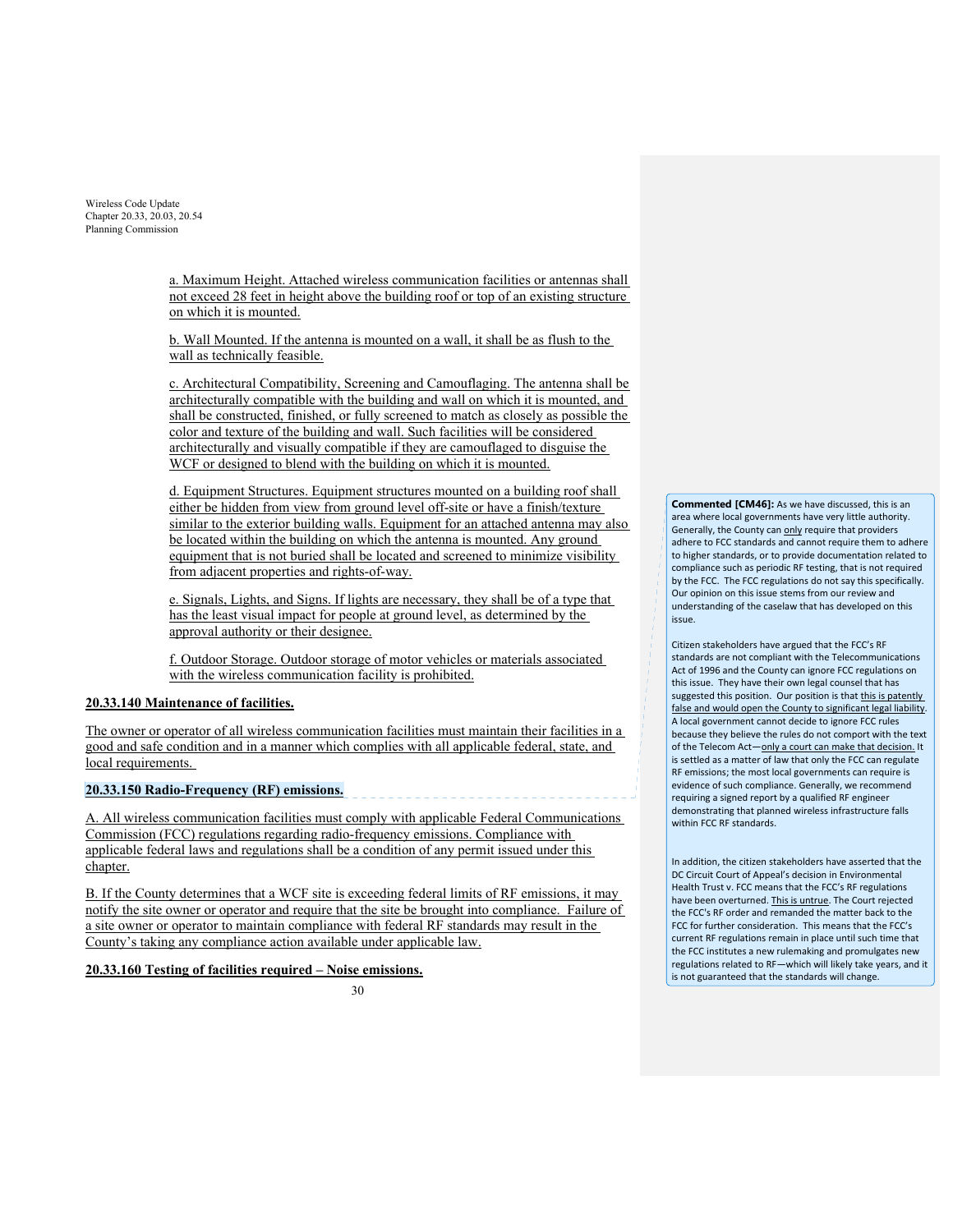A. The owner or operator of a wireless communication facility must conduct tests necessary to demonstrate compliance with all applicable local regulations regarding the noise emissions of the facility when notified in writing (not more than 3 times a year) by the approval authority or their designee that a noise complaint has been received regarding the facility. All such tests must be performed by or under the supervision of a licensed environmental noise consultant competent to perform such tests and interpret the data gathered.

B. When such a report is required, a report, certified by a licensed environmental noise consultant, setting forth the observed noise levels at the property line of the property upon which the facility is located must be submitted. The report must account for background noise and other noise sources and demonstrate the noise levels emitted by the facility, including any air conditioning or ventilation equipment contained therein. Such report must address standards set forth within noise reduction measures under State law in RCW 70A.20.060 and under any applicable standards in Thurston County code.

C. The approval authority or their designee may retain a technical expert in environmental noise measurement to verify the noise measurements and certification. The cost of such a technical expert must be borne by the owner or operator of the facility, if said facility fails to comply with applicable state or local noise standards.

D. This section does not apply during the testing of alternative power sources (i.e., power generators).

# **20.33.170 Public safety.**

A. All wireless communication facilities must be protected from unauthorized entry and be constructed and maintained in a manner that will preclude unauthorized individuals from climbing structures housing WCFs. The perimeter of all WCFs that include an antenna support structure, other than SWFs in the ROW, must be secured with security fencing which does not exceed seven feet in height. WCFs that do not include an antenna support structure must be protected from unauthorized entry through appropriate means approved by the approval authority or their designee on a case-by-case basis consistent with the purpose of protecting the public health, safety, and welfare.

B. Adequate public safety measures shall be provided for wireless communication facilities (except for small wireless facilities), as determined by the approval authority.

C. The county shall require remedial action by the owner, operator, or applicant, if it determines that structural failure, ice accumulation, or other conditions pose a risk to public safety.

### **20.33.180 Abandonment and removal.**

A. Any WCF that has had no antennas mounted upon it for a period of six months, or if the antennas mounted thereon are not operated for a period of six months, will be considered abandoned, and the owner thereof must remove such structure and any accompanying equipment and enclosure within 90 days after receipt of a notice from the approval authority or their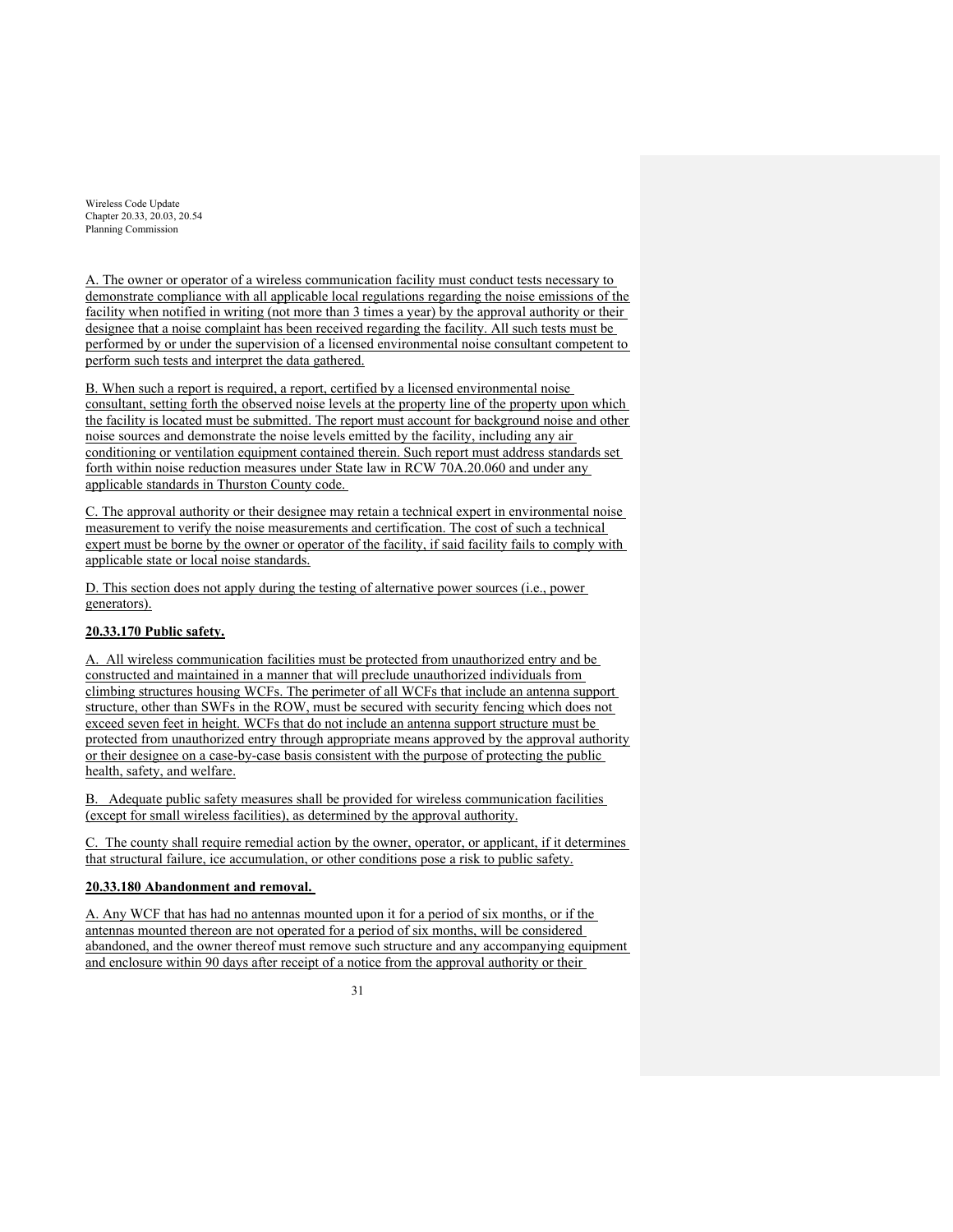designee to do so. The approval authority may extend this time period to a maximum of six additional months.

B. Notwithstanding the requirements in subsection A above, a site will not be considered abandoned under this section if the owner or operator of the WCF demonstrates the following:

1. Within 14 days of the approval authority's notification to remove, an explanation of how there is a reasonable likelihood that the site will again be used within 90 days of the approval authority's notification to remove; and

2. Within 90 days of the approval authority's notification to remove, demonstration that the owner or operator has in fact resumed use of the WCF, as previously permitted.

C. The owner or operator of all wireless communication facilities must, when requested by the approval authority or their designee, submit a written report, signed under penalty of perjury which demonstrates whether there has been a cessation in use of the facility for a period of six months during the prior year. If a WCF is not removed within 90 days after receipt of a notice from the approval authority requiring said removal, the county may seek and obtain a court order directing such removal and imposing a lien upon the real or personal property upon which such WCF is situated in an amount equal to the cost of removal, and seek all remedies available under Title 26. If more than one wireless service provider is using the WCF, it will not be considered abandoned until all such users cease using the structure as provided in this section.

## **20.33.190 Signs.**

A. Except as approved as part of a plan to conceal, disguise, or camouflage a wireless communication facility, no signs, symbols, flags, banners, or similar devices must be placed on, attached to, painted, or inscribed upon any antenna support structure or alternative antenna support structure. Notwithstanding the foregoing, an applicant or landowner may place not more than four signs measuring 12 by 18 inches upon or near a wireless communication facility which:

1. State that trespassers may be prosecuted; and

2. Identify the applicant or landowner or person responsible for operating the wireless facility, with names and telephone numbers of persons to be contacted in the event of an emergency; and

3. Contain information necessary and convenient for the person operating the wireless communication facilities to identify the wireless communication facility; and

4. Nothing in this section may be construed to prohibit the placement of safety or warning signs upon any portion of the wireless communication facilities which are required by law or which are designed to apprise emergency response personnel and the employees and agents of wireless communication providers of hazards associated with equipment located upon the wireless communication facility.

### **20.33.200 Lighting standards.**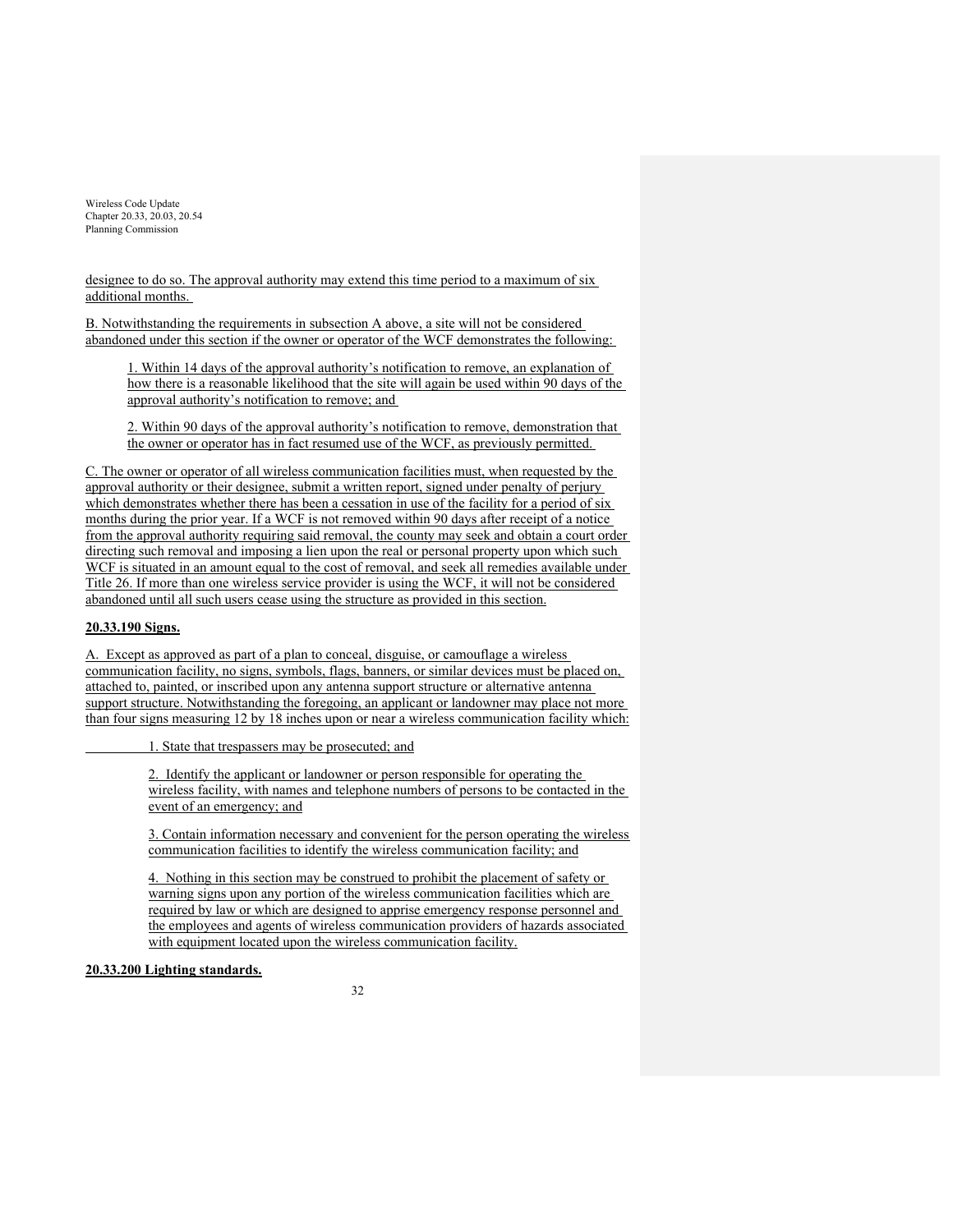Except as specifically required by Federal Aviation Administration (FAA) or FCC regulations, antenna support structures cannot be illuminated. However, equipment enclosures may be illuminated for security reasons when compatible with the surrounding neighborhood.

## **20.33.210 SEPA.**

Integration of Environmental Review. An application for a WCF that is not exempt from review under the State Environmental Policy Act (SEPA) must be reviewed per TCC Chapter 17.09 concurrently with the review of the permit reviewed under this chapter.

### **20.33.220 Adjustments to Standards**

A. Applicability.

1. Except as otherwise provided in this Chapter, no WCF shall be used or developed contrary to any applicable development standard unless an adjustment has been administratively granted pursuant to this Section. These provisions apply exclusively to the standards under this Section. Adjustments to standards under this Chapter do not require a variance under Chapter 52 of Title 20.

2. A variance under Chapter 52 of this Title must be granted for any other adjustment sought to modify standards under all other Chapters of this Title. Except however, an administrative adjustment under this Section may be granted, and variance requirements waived, for development standards in other chapters of this Title to avoid an unnecessary burden to the siting of a WCF that would conflict with applicable federal WCF law. The decision to waive the variance requirements and grant an administrative adjustment for development standards outside of this Chapter are at the sole discretion of the approval authority or their designee.

B. Submittal Requirements. An application for a WCF adjustment shall be in a form provided by the department and shall include:

> 1. A written statement and supporting documentation demonstrating how the adjustment would meet the criteria in this Chapter.

2. A site plan that includes:

a. Description of the proposed siting's design and dimensions, as it would appear with and without the adjustment.

b. Elevations showing all components of the wireless communication facility, and its connection to utilities, as it would appear with and without the adjustment.

c. Color simulations of the wireless communication facility after construction demonstrating compatibility with the vicinity, as it would appear with and without the adjustment.

**Commented [CM47]:** While this section references Washington's environmental review statute, various stakeholders have suggested requiring wireless providers to complete a "NEPA Checklist" to demonstrate compliance with the National Environmental Protection Act, in addition to requiring SEPA review where applicable.

While the County may require an applicant to demonstrate compliance with NEPA, it may not require anything beyond a self‐certification of compliance. In other words, the FCC has delegated to providers the initial assessment of whether a proposed facility is exempt from NEPA review. While it is certainly arguable as to whether this is a good policy, the FCC has the legal authority to make this delegation.

The "NEPA Checklist" that has been referenced by citizens is not applicable here, and requiring applicants to submit such a checklist goes beyond the bounds of the County's authority in this area. As a general matter, NEPA only applies to wireless sites in limited circumstances. Further, NEPA applicability to wireless facilities in the public right of way is even further restricted to a very few circumstances , most of which are not relevant to the County.

**Commented [KN48]:** This section is also intended to allow flexibility in review of applications as things like designs change over time.